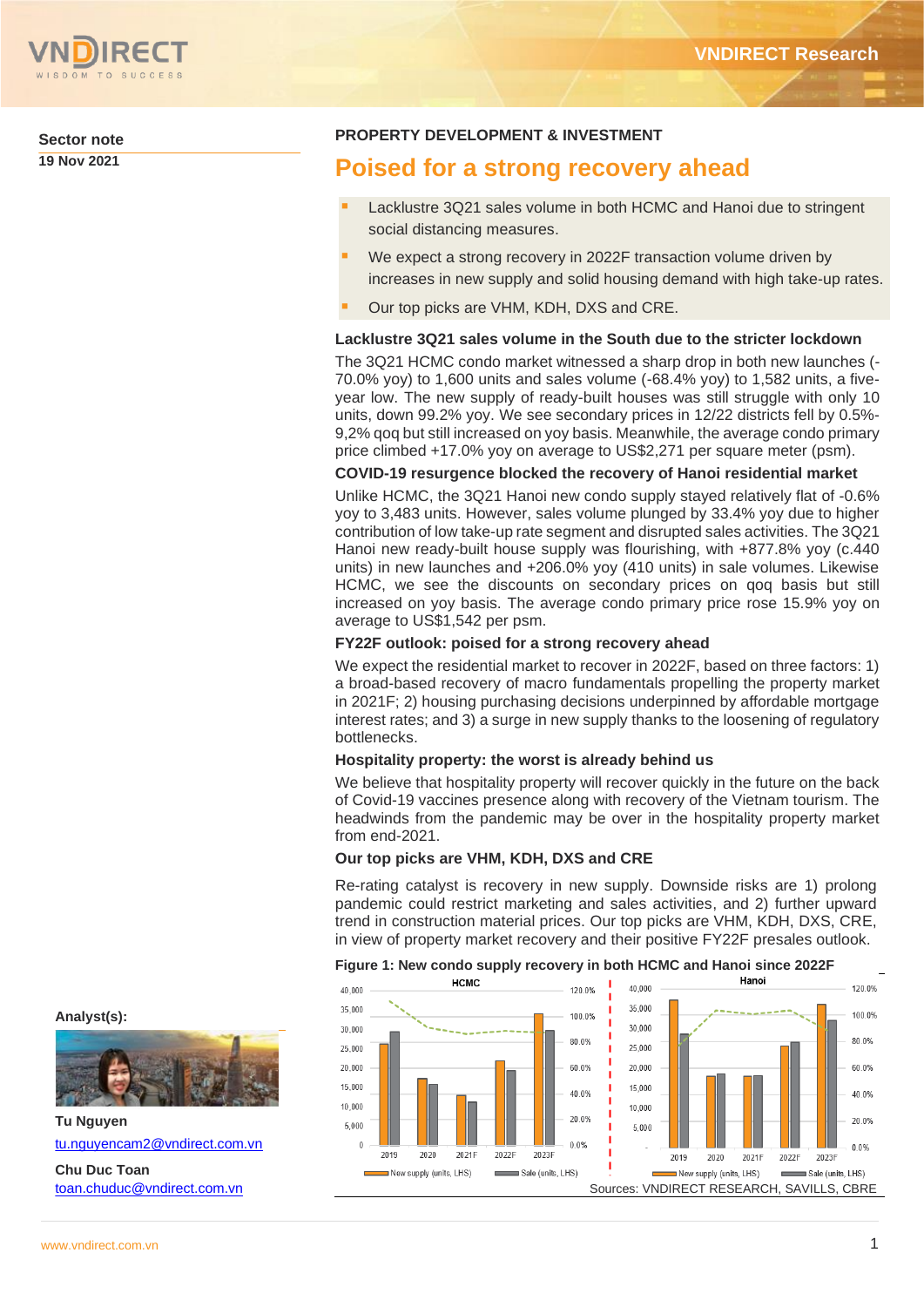

## **PRIMARY MARKET 3Q21 RECAP**

## **Sales volume of condo in HCMC plunged due to 4 th COVID-19 outbreak**

According to CBRE, the 3Q21 HCMC new condo supply plunged by 70.0% yoy to 1,600 units from only two high-end projects due to 4<sup>th</sup> COVID-19 outbreak since May; leading to a drop of 68.4% yoy in sales volume (1,582 units). We note that Binh Tan District firstly recorded a high-end project in 3Q21. Despite the disrupted sales activities due to local lockdown and suspended travels, we see 3Q21 take-up rate was still positive of 98.9% (+5.0% pts yoy) thanks to converting to sales online.

## **Stay flat in Hanoi new condo supply but dwindle in sales volume in 3Q21**

The 3Q21 Hanoi new condo supply stayed relatively flat of -0.6% yoy to 3,483 units, mostly from township projects in the West and East of Hanoi. High-end and mid-end segment accounted for 65%/35% of 3Q21 new supply, respectively. However, sales volume plunged by 33.4% yoy due to higher contribution of low take-up rate segment and two-month disrupted sales activities amid a new wave COVID-19 outbreak. Thus, 3Q21 take-up rate fell 33.1% pts yoy to 85.1%.

## **HCMC condo primary price continued to increase in all segments (US\$ psm)**

Despite severely affected by 4<sup>th</sup> COVID-19 outbreak in HCMC in 3Q21, we see there were no announcements of discounts in primary prices in HCMC. The condo prices across the board stayed nearly flat qoq but inched up 2.0-8.0% yoy in 3Q21. Luxury segment recorded the strongest growth among the segments of 8.0% yoy thanks to branded residence projects. The HCMC condo primary price rose 17.0% yoy on average to US\$2,271 psm in 3Q21.

## **Hanoi condo primary price continued to rise (US\$ psm)**

The lack of mid-range and affordable segment launches, coupled with high demand, drove prices in these respective segments up by 10.6% yoy and 7.5% yoy, the strongest growth among the segments. Meanwhile, high-end segment recorded down by 2.5% yoy due to less sought-after locations of project launched in 3Q21. The Hanoi condo primary price rose 15.9% yoy on average to US\$1,542 psm in 3Q21.



Sources: CBRE, VNDIRECT RESEARCH



Sources: CBRE, VNDIRECT RESEARCH







Sources: CBRE, VNDIRECT RESEARCH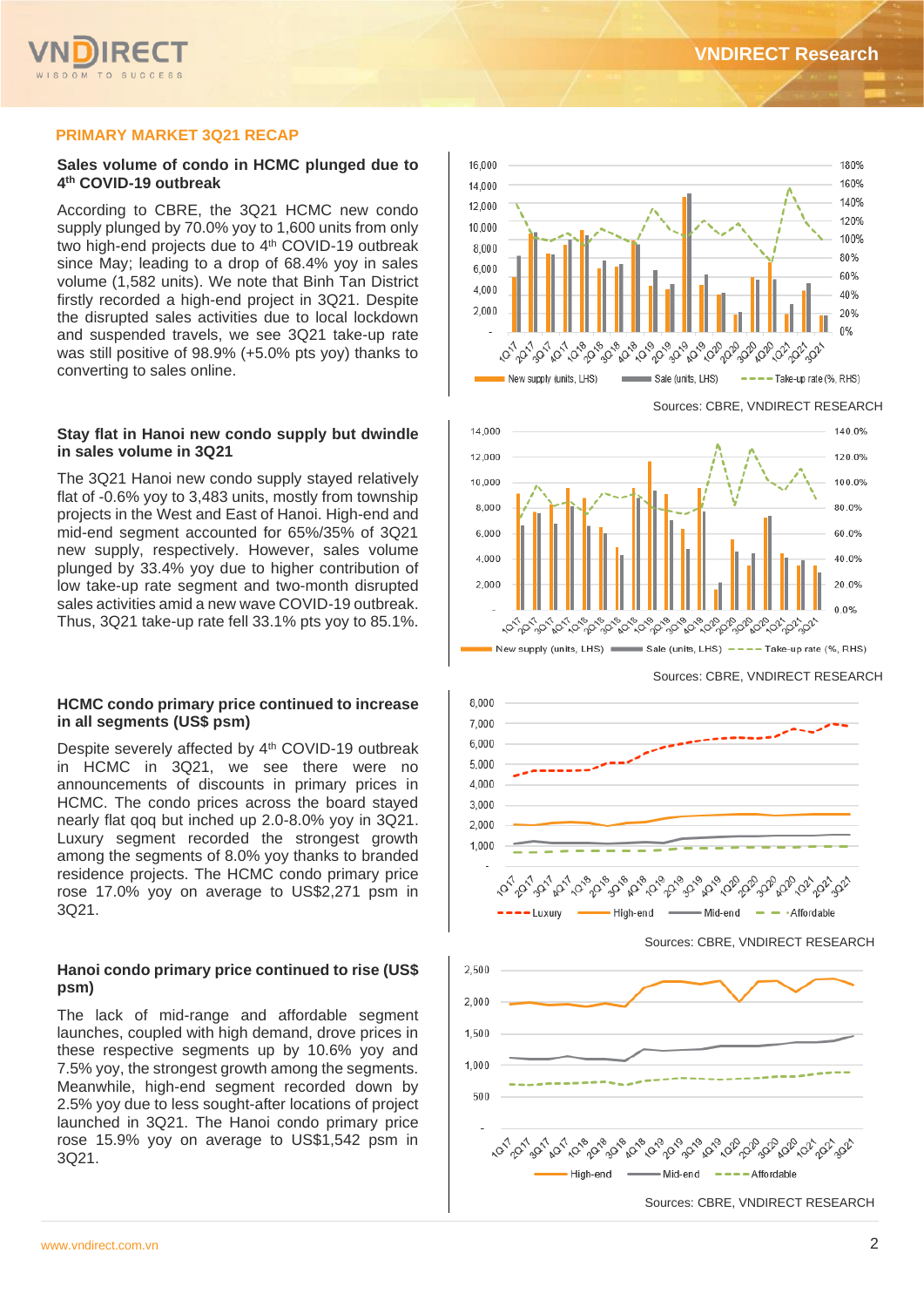## **SECONDARY MARKET 3Q21 RECAP**

## **HCMC land secondary prices in 3Q21: Northwest continued to rose significantly (US\$ psm)**

Based on our market research, we see 12/23 districts of HCMC recorded a fall of 1.2%-9.2% qoq in land secondary prices in 3Q21 due to 4<sup>th</sup> COVID-19 outbreak. Meanwhile, we see Northwest of HCMC still continued to do well in 3Q21, especially Cu Chi (+15.6% qoq), Binh Chanh (+10.6% qoq) driven by the proposal on establishment of Northwest City along with planning for urbanising these districts. On yoy basis, land prices in 19/23 districts of HCMC recorded a rise of 1.4%-28.4% yoy in 3Q21.

## **Hanoi land secondary prices in 3Q21: dwindle in districts which dramatically increased in early-2021 (US\$ psm)**

In 3Q21, we see a significant decrease in districts that dramatically increased in early-2021 such as Gia Lam (-28.1% qoq), Nam Tu Liem (-19.7% qoq) and Dong Anh (-19.4% qoq) thanks to tightening land management in these tempering areas as well as disrupted sales activities amid a new wave COVID-19 outbreak. On yoy basis, land prices cross Hanoi (16/16 districts) still recorded a rise of 1.9%-20.6% yoy.

### **HCMC condo secondary price in 3Q21: HCMC's suburban areas continued to do well (US\$ psm)**

We see condo secondary prices in 12/22 districts in HCMC such as District 5, Binh Thanh, District 7 fell by 0.5%-6.0% qoq, the others rose 0.4%-3.3% qoq in 3Q21. On yoy basis, condo secondary prices in 20/22 districts rose by 2.1%-9.4% yoy in 3Q21. Of which, condo prices in Nha Be and Binh Chanh districts increased the most at 9.4%/6.5% yoy, driven by the acceleration of infrastructure developments and planning for urbanising at these districts.

## **Hanoi condo secondary price in 3Q21: fall on qoq basis but still increase on yoy basis (US\$ psm)**

Likewise HCMC, we see discounts on condo secondary prices on qoq basis, with 9/16 districts in Hanoi such as Long Bien, Ba Dinh, Hai Ba Trung recorded a decrease of 0.5%-5.4% qoq, the others inched up 1.0%-2.3% qoq. On yoy basis, condo secondary prices cross Hanoi (16/16 districts) still recorded a rise of 0.2%-8.7% yoy. Of which, Dong Anh district rose the most at 8.7% yoy in 3Q21, thanks to the acceleration of infrastructure





Source: VNDIRECT RESEARCH



Source: VNDIRECT RESEARCH

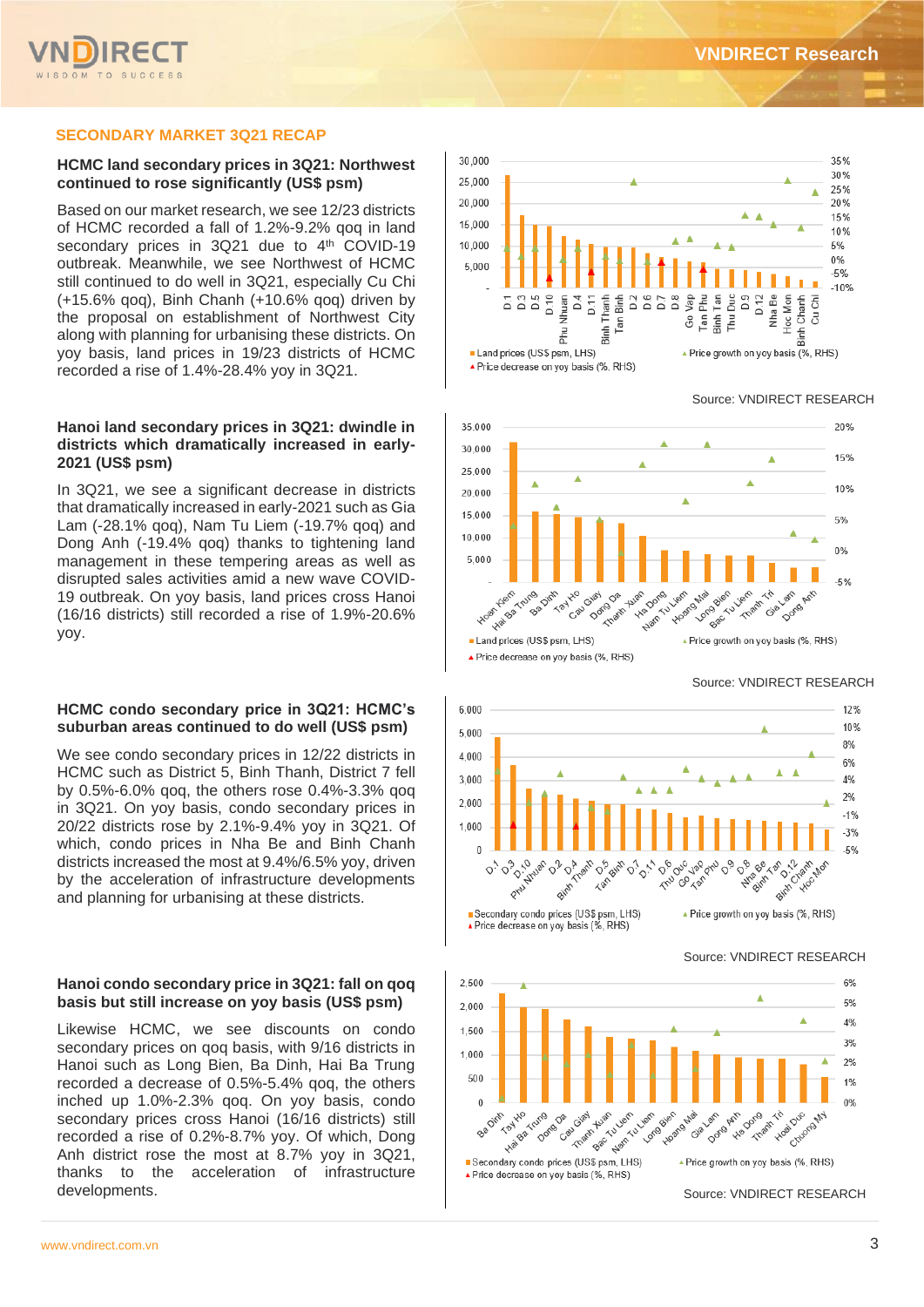

## **RESIDENTIAL MARKET: POSITIVE OUTLOOK REMAINS INTACT**

We believe good times for property market since FY22F with housing supply gradually recovery thanks to loosening regulatory bottleneck while higher housing demand fueled by the recovery of macro fundamentals, stepping up infrastructure development and low mortgage rates.

## **We see three key factors to drive residential property demand in FY22F**

## **A board-based recovery of macro fundamentals will propel property market in FY22F**

The global economy would remain strong growth momentum in 2022F. The International Monetary Fund (IMF) forecast the global economy to expand by 4.9% yoy in 2022. Noted that, the global economic growth rate averaged around 2.8% per year in the period 2016-2019 (before the COVID-19 pandemic). Being the largely net exporting economy, we believe Vietnam is well-placed to reap the benefits from global demand recovery. In addition, we expect a high vaccination rate for Vietnam with 70-75% of its population 1H22. We project Vietnam's GDP rising by 7.5% in 2022, with resilient growth in all sectors.

Meanwhile, we do not see the inflation risk in the next two quarters. Vietnam's headline inflation slowed to 2.1% yoy in Sep (vs. 2.8% yoy in the previous month). For 9M21, headline CPI averaged at 1.8%, which was far below the government's target of 4.0%. We expect inflation pressure to remain low in the next two quarters before rising since 2Q22 due to (1) the recovery of domestic demand and (2) no longer government price reduction for electricity, water and telecommunications as in the second half of 2021 and (3) high energy prices expected in 2022F.

## **Housing demand fueled by low mortgage interest rates**

We see the average mortgage rate from local banks stayed relatively flat in 9M21, in a range of 9.2-9.5%, still a 10-year low. Given the benign inflationary pressure, we expect the SBV to maintain its accommodative monetary policy into 2022F. We maintain our view that the mortgage rates will still be remained at a low rate until late-2Q22 at the earliest to lower barriers to financing and owning a property.





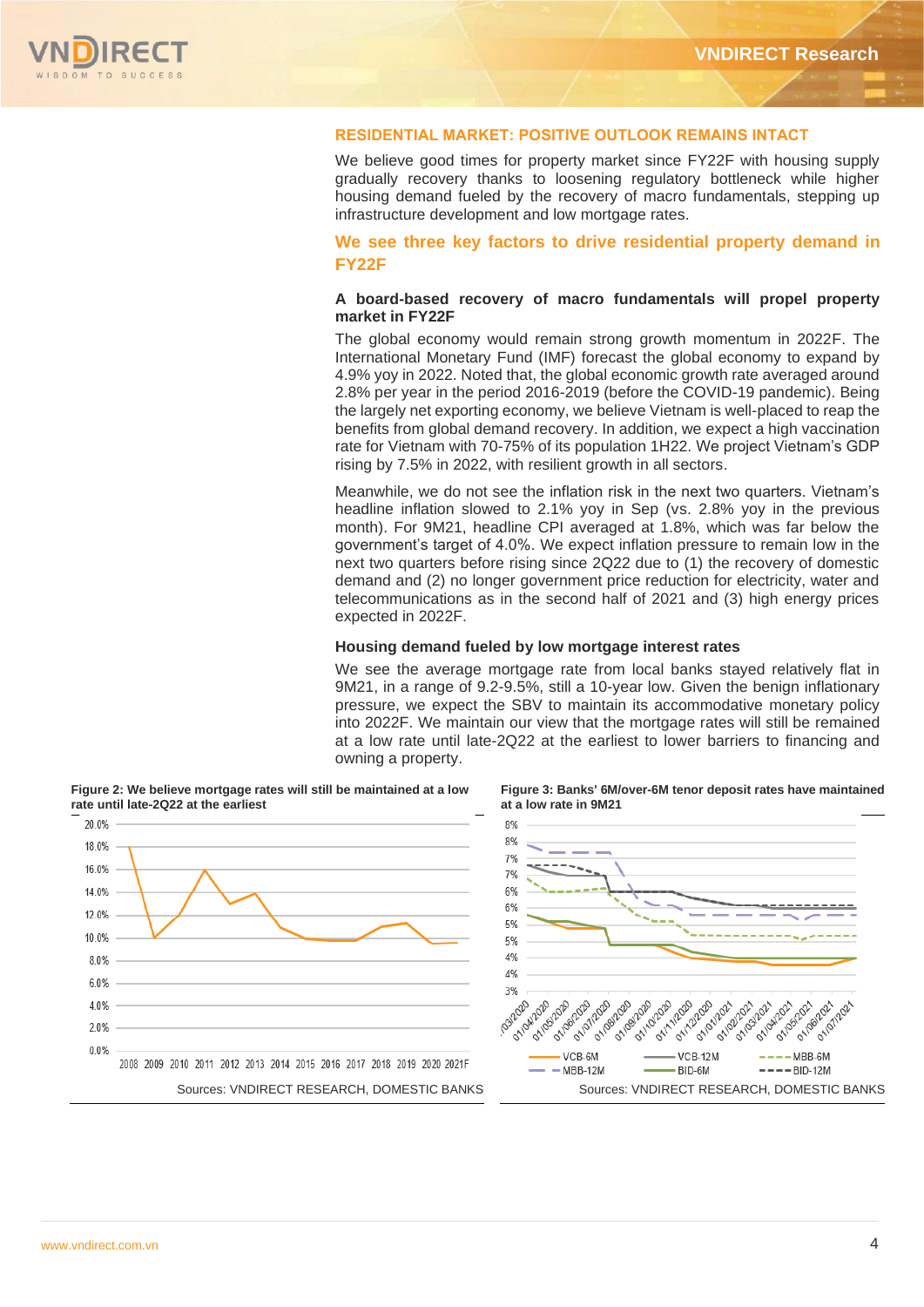## **Accelerating infrastructure development becomes property market's key growth engine going forward**

Stricter social-distancing measures and construction material prices hikes caused several delays in the implementation of public investment in 3Q21. However, public investment recovered steadily in Oct 2021 after the government eased social-distancing measures across the country since late-Sep. Per GSO data, the implemented state capital (public investment) jumped 20.4% mom to VND41.7tr (-13.9% yoy). For 10M21, implemented state capital dropped 8.3% yoy to VND318.6tr (vs. an increase of 31.6% yoy seen in the same period last year), equivalent to 64.7% of the full-year target. The government has targeted to disburse 95% of the state capital disbursement plan for 2021 that could be achievable, in our view.

Given that government bond interest rates are at historic lows and inflation is well-managed, we believe that the government could release more fiscal stimulus packages to support economic recovery, focusing on increase value amount of public investment in transport infrastructure and social-housing projects development. In the long term, we believe public investments, especially in infrastructure development with a direct impact on the property market, will become its key growth engine going forward.

#### **Figure 4: Pipeline of mega projects in HCMC and Hanoi in 2021-26F**

|                                                                      |             | <b>Total investment</b> |                      |                   |
|----------------------------------------------------------------------|-------------|-------------------------|----------------------|-------------------|
| Project                                                              | Location    | (VNDbn)                 | <b>Starting time</b> | <b>Completion</b> |
| 11 sub-projects of the eastern section of the North-South expressway | <b>HCMC</b> | 118,716                 | 2019                 | 2021-25           |
| Long Thanh International Airport                                     | <b>HCMC</b> | 109,112                 | 2021                 | 2025              |
| Metro 2 (Ben Thanh - Tham Luong)                                     | <b>HCMC</b> | 47,800                  | 2021                 | 2026              |
| Metro 1 (Ben Thanh - Suoi Tien)                                      | <b>HCMC</b> | 43,757                  | 2012                 | 2022              |
| HCMC - Thu Dau Mot - Chon Thanh Highway                              | <b>HCMC</b> | 24,150                  |                      | 2021-25           |
| <b>Belt Road 3</b>                                                   | <b>HCMC</b> | 19,871                  |                      | 2021-25           |
| The water environment improvement project (phase 2)                  | <b>HCMC</b> | 11,282                  | 2015                 | 2021              |
| <b>HCMC - Moc Bai Highway</b>                                        | <b>HCMC</b> | 10,668                  | 2021                 | 2026              |
| Soai Rap Dredging project (Phase 3)                                  | <b>HCMC</b> | 8,977                   |                      | 2021-25           |
| <b>Belt Road 2</b>                                                   | <b>HCMC</b> | 6,500                   |                      | 2021-25           |
| Parallel Road for 50 Route                                           | <b>HCMC</b> | 3,816                   |                      | 2021-25           |
| Metro Line 5 (Van Cao - Ngoc Khanh - Lang - Hoa Lac)                 | Hanoi       | 65,400                  | 2022                 | 2026              |
| Metro Line 2A (Cat Linh - Ha Dong)                                   | Hanoi       | 18,000                  | 2011                 | 2021-22           |
| Belt Road 2 (Vinh Tuy - Nga Tu Vong)                                 | Hanoi       | 9,400                   | 2018                 | 2021              |
| Belt Road 1 (Hoang Cau - Voi Phuc)                                   | Hanoi       | 7,700                   | 2021                 | 2021-25           |
| Metro Line 3 (Nhon - Hanoi Station)                                  | Hanoi       | 6,500                   | 2010                 | 2021-22           |
| Tuyen Quang - Phu Tho expressway                                     | Hanoi       | 3,271                   | 2021                 | N/A               |
| Vinh Tuy 2 Bridge                                                    | Hanoi       | 2,540                   | 2021                 | 2021-25           |

Sources: VNDIRECT RESEARCH, MINISTRY OF TRANSPORT

Noticeable infrastructure projects include those starting construction in 2021 such as 1) Long Thanh international airport Phase 1 project (broken ground in early 2021), 2) Six of the 11 sub-projects in the eastern section of the North-South Expressway which have started construction while five others are expected to kick off in 2021F; and those expected to complete construction in 2H21-22F such as 1) Nhon – Hanoi Station; 2) Thu Thiem 2 bridge 2Q22 and 3) Metro Line 1 (Ben Thanh – Suoi Tien).

In addition, we see there are some upcoming approval for new zoning plans that should enhance infrastructure development and land prices as well, in our view. Of which, the proposal on establishment of Northwest City comprising Cu Chi and Hoc Mon, in tandem with planning for urbanising Hoc Mon, Binh Chanh, Nha Be, Cu Chi and Can Gio into urban districts lifted land prices rapidly in 1H21 in those area. **We believe the developers that own land bank in those areas such as VHM, NLG, KDH** will enjoy the benefits of rising land prices.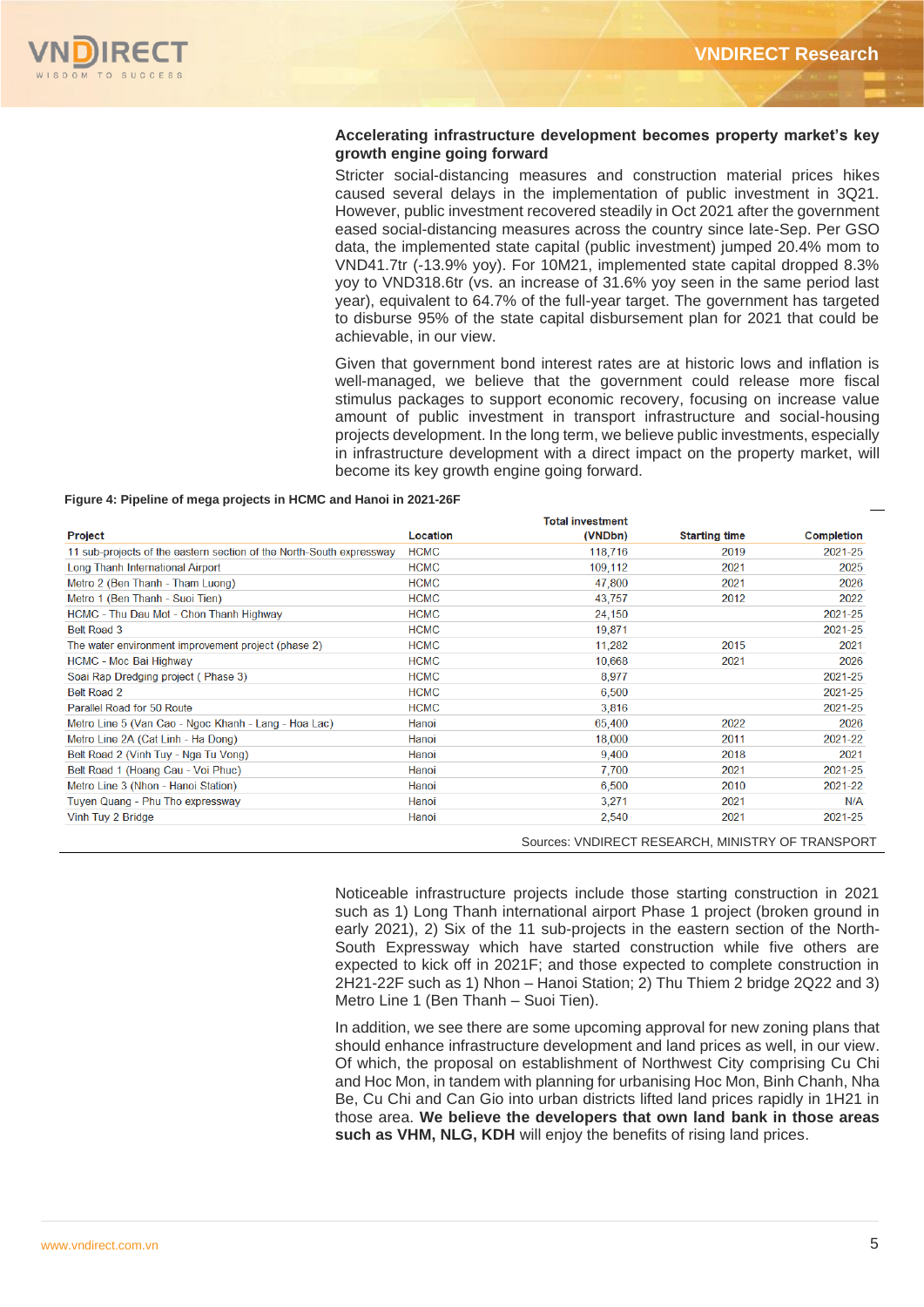

| Some expected new zoning plans                                      | <b>Key points</b>                                                                                                                                                                                                                                                                                         |
|---------------------------------------------------------------------|-----------------------------------------------------------------------------------------------------------------------------------------------------------------------------------------------------------------------------------------------------------------------------------------------------------|
| Hanoi announced planning scheme on historical inner<br>zoning       | The urban planning scheme covering 4 districts namely Hoan Kiem, Ba Dinh, Dong Da and Hai Ba Trung will lay out<br>the legal framework for the city, embellish urban areas and promote socio-economic development.                                                                                        |
| Red River draft planning                                            | The planning is implemented on a 40km long river section of Red River from Hong Ha Bridge to Me So Bridge,<br>covering an area of c.11,000ha that includes 55 wards and communes of 13 districts. Ha Noi authorities are<br>expected to approve and issue the Red River subdivision planning in Jun 2021. |
| Hanoi to urbanise 8 suburban district in the period of<br>2021-2030 | Hanoi proposed to urbanise suburban districts to become inner districts namely Hoai Duc, Gia Lam, Dong Anh,<br>Thanh Tri and Dan Phuong in the period of 2021-25F; Thanh Oai, Thuong Tin and Me Linh in 2026-30F.                                                                                         |
| HCMC to urbanise 5 suburban district in the period of<br>2021-2030  | HCMC proposed to urbanise 5 suburban districts to become inner districts in the period of 2021-30F, including Can<br>Gio, Cu Chi, Binh Chanh, Hoc Mon and Nha Be.                                                                                                                                         |
| HCMC proposed to establish Northwest City                           | HCMC proposed to establish Northwest City including Cu Chi and Hoc Mon districts.                                                                                                                                                                                                                         |
|                                                                     | Source: VNDIRECT RESEARCH                                                                                                                                                                                                                                                                                 |

### **Figure 5: Upcoming approvals for the following new zoning plans enhance infrastructure development and land prices**

# **Southern property market: condo supply to bounce back since 2022 onwards**

## **HCMC's condo supply likely to bottom out**

We expect HCMC new condo supply to bottom out in 2021F and recover strongly by 60-70% in 2022-23F, on the back of loosening regulatory measures such as Decree 148 and Amended Construction Law 2020. According to CBRE, the HCMC new condo supply will recover by 69.5% yoy in 2022F to c.22,000 units and +55.7% yoy to c.34,000 units in 2023F, of which mid-end segment bounces with a 30-50% contribution of total condo supply. We believe suburb housing market in HCMC namely Binh Chanh, Can Gio, Nha Be, Thu Duc will be in spotlight in 2022F, driven by the infrastructure development in these areas.



**Figure 6: The HCMC new condo supply is expected to recover from 2022F thanks to loosening regulatory bottleneck**





## **HCMC's neighbouring provinces will continue to do well in 2022F**

We remain optimistic in 2022F outlook for housing market in HCMC's neighbouring provinces, which we expect to experience both demand volume and price expansion. After the work-from-home experience during the pandemic, we believe homebuyers can prefer for larger-sized landed homes to meet 'worklive-play' ecosystem demand. In the context of strong price escalation along with limited supply in HCMC since 2018 and acceleration in infrastructure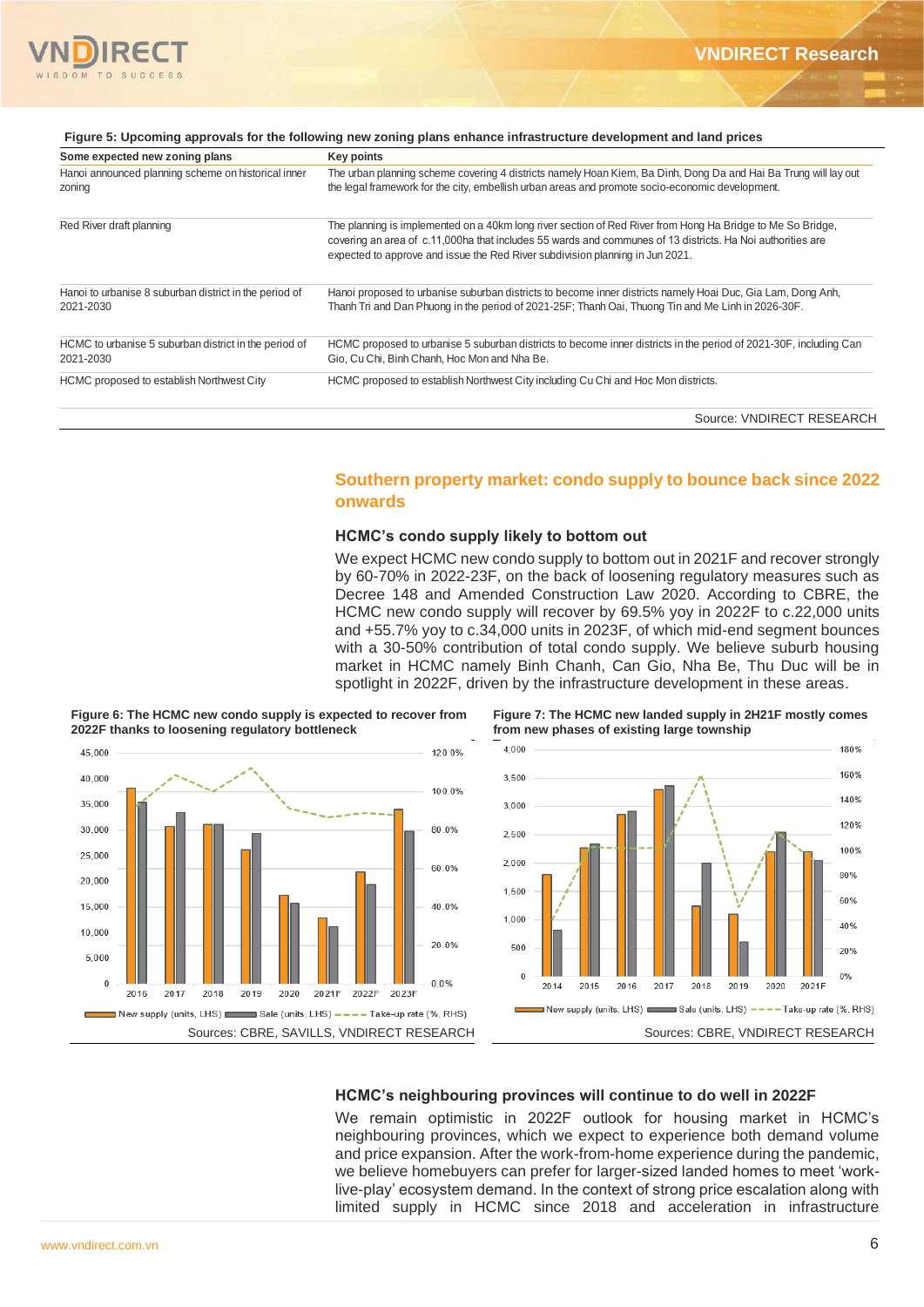

development shortening the time to HCMC, we see opportunities for HCMC's neighbouring provinces such as Long An and Dong Nai.

We believe developers that own massive landbank in those areas such as NLG, NVL with mega township projects namely Izumi City, Southgate, Aqua City will take advantage the most. We expect the launches of these projects in 4Q21- 2022F will draw investors' attention and achieve high take-up rate thanks to their sought-after location, legal transparency and quality products.





## **Some noticeable projects in the South are expected to be launched in 2022F**

**Figure 9: HCMC's neighbouring province and suburban areas are expected to continue to do well in 2022F**

| Project name                                  | Developer            | Type of products<br>Location |                            | Land size (ha) | <b>Expected launch</b> |  |
|-----------------------------------------------|----------------------|------------------------------|----------------------------|----------------|------------------------|--|
| <b>Listed companies</b>                       |                      |                              |                            |                |                        |  |
| Phoenix Island                                | <b>NVL</b>           | Dong Nai                     | Low-rise                   | 286            | 2022                   |  |
| Aqua Riverside                                | <b>NVL</b>           | Dong Nai                     | Low-rise                   | 77             | 2022                   |  |
| The Grand Manhatta                            | <b>NVL</b>           | District 1, HCMC             | High-rise                  | 14             | 4Q21-2022              |  |
| Izumi City                                    | <b>NLG</b>           | Dong Nai                     | High-rise, low-rise        | 170            | 4Q21                   |  |
| Clarita                                       | <b>KDH</b>           | Thu Duc City                 | Low-rise                   | 5.7            | 2022                   |  |
| Armena                                        | <b>KDH</b>           | Thu Duc City                 | Low-rise                   | 4.3            | 4Q21                   |  |
| 158 An Duong Vuong                            | <b>KDH</b>           | Binh Tan                     | High-rise                  | 1.8            | 2022                   |  |
| <b>Gem Riverside</b>                          | <b>DXG</b>           | Thu Duc City                 | High-rise                  | 6.7            | 2022                   |  |
| Park City                                     | <b>DXG</b>           | <b>Binh Duong</b>            | High-rise                  | 10             | 2022                   |  |
| Unlisted companies                            |                      |                              |                            |                |                        |  |
| One Central Saigon (The Spirit of Saigon      | Masterise - The Ritz |                              |                            |                |                        |  |
| previously)                                   | Carlton              | District 1, HCMC             | <b>Branded residences</b>  | 0.86           | 2022                   |  |
| Empire 88 Tower                               | Keppel Land          | Thu Duc City                 | Vietnam's tallest building | <b>N/A</b>     | 2022                   |  |
| *Figures are based on our estimate/assumption |                      |                              |                            |                |                        |  |

Sources: VNDIRECT RESEARCH, COMPANY REPORT, COLLIERS

### **Strong housing demand leading to robust prices growth**

We believe there will be no announcements of discounts in HCMC housing primary prices in 2022F to factor in the increase in development cost with higher compensation cost and financing cost due to pending in the past three years and material expense escalation. We expect developers will offer better handover conditions, better facilities and supporting payment terms to stimulate demand rather than decrease their primary prices.

Follow these points, we expect condo primary prices in HCMC will continue to increase in all segments at 1-7% yoy. We project mid-end segment will increase the most at 7% yoy fuelled by its strong demand and limited supply. The luxury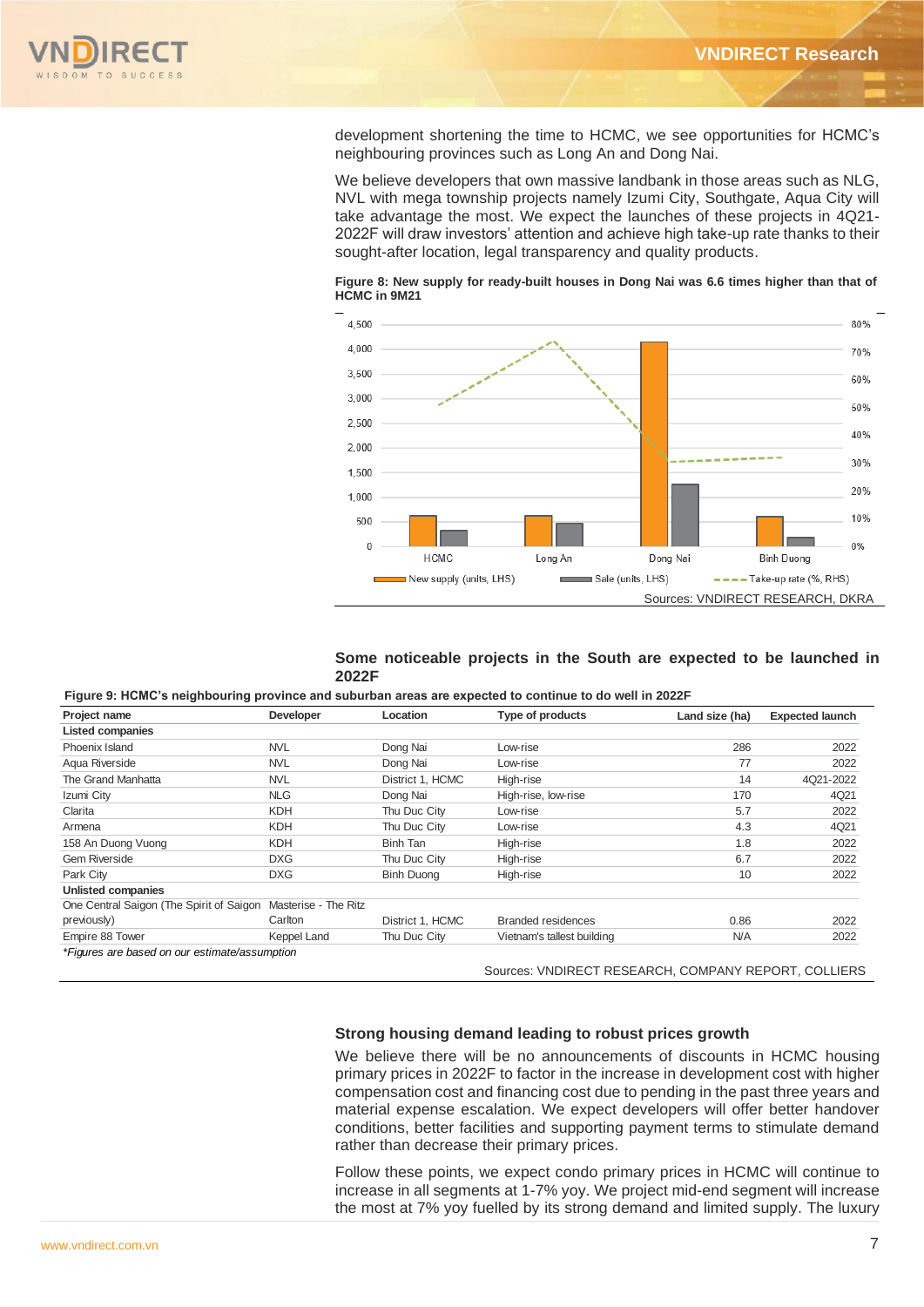

segment likely continues to be more excited in 2022F buoyed by the launches of projects having sought-after locations in District 1 and Thu Duc City, after a new pricing level of US\$16,500-18,000 psm set by a new branded residence project in District 1 in 2021.

Besides, landed prices of suburb in HCMC likely continue to rise impressively in 2022F on the expansion of expressway to the west and coastal areas in the south with imminent infrastructure projects such as Ben Luc – Long Thanh, Dau Giay – Phan Thiet, Long Thanh international airport phase 1. The proposal on establishment of Northwest City consisting of Cu Chi and Hoc Mon coupled with process planning for urbanizing Cu Chi, Hoc Mon, Binh Chanh, Nha Be, Can Gio into urban districts should boost land prices in these areas as well.





# **Northern residential market: flourish supply in both condo and landed property**

## **Ample supply from upcoming mega township projects in 2022F**

We expect to see a c.40% yoy increase in Hanoi new condo supply in 2022F to c.25,600 units, then recovery to 2018-19 levels in 2023F with c.36,100 units (+41% yoy), dominated mostly by units in the west and the east of Hanoi. Takeup rate is likely to improve by 90%-110% in FY22-23F, higher than the rate of 75%-90% seen in FY18-19F, equivalent to 27,000-32,000 sold units per year.

We see the new supply of landed property market will continue depend on launches of townships in 2022F. According to CBRE, new supply is likely to plunge c.40% yoy to 1,500 units in 2022F due to the lack of Vinhomes' massive project. The market is expected to welcome new products from new mega townships such as Vinhomes Wonder Park, Vinhomes Co Loa and launches of next phases from townships such as EcoPark, Gamuda City.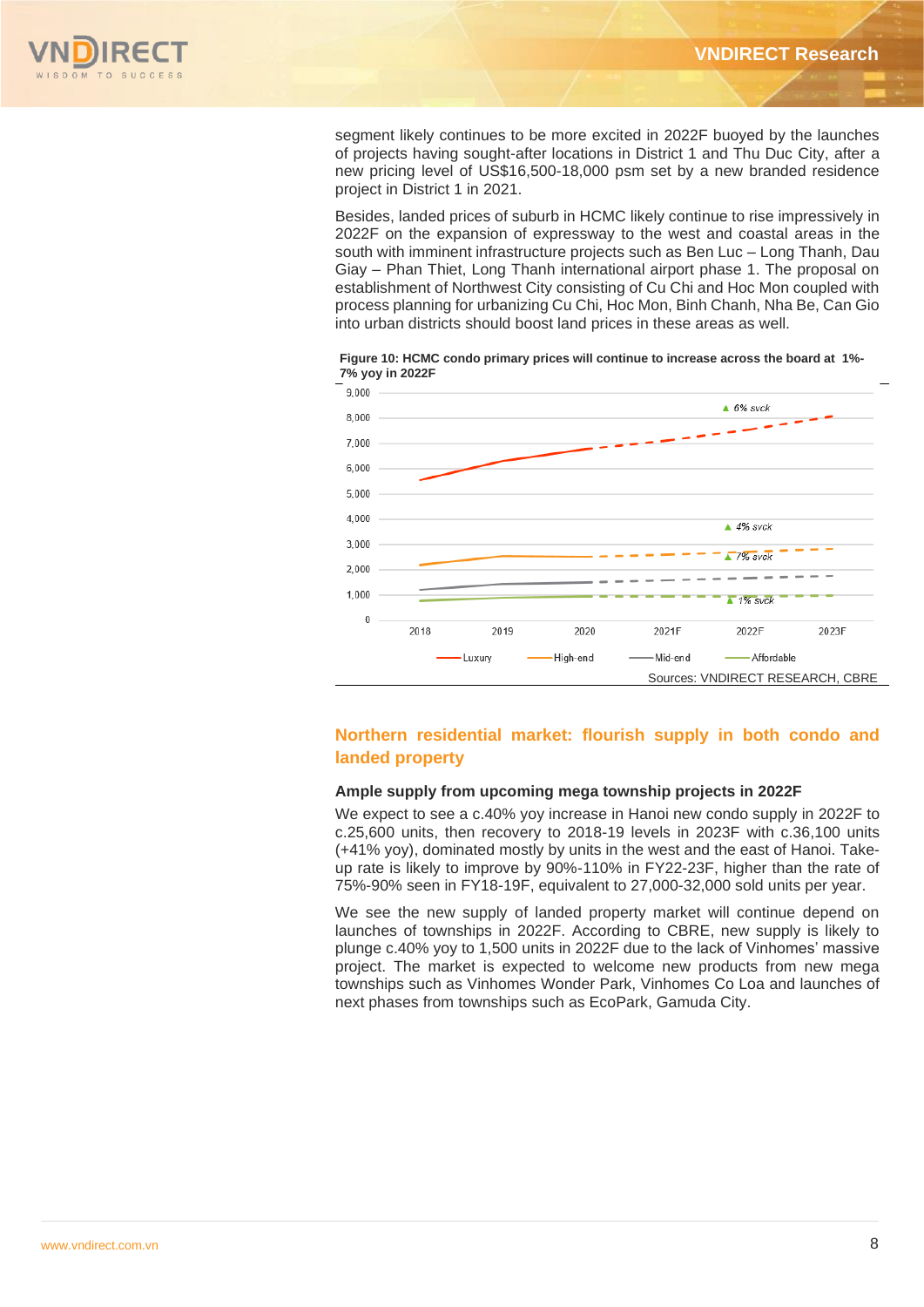

1,40%

120%

100%

8.0%

60%

40%

20%

0%





**Figure 11: Hanoi new condo supply recovery in 2021-22F, driven by a stable contribution from Vinhomes' massive projects**



## **Hung Yen is likely in the spotlight in 2022F**

We see landed property markets at Hanoi's neighbouring provinces that enjoy convenient connection to Hanoi CBD, such as Hung Yen are likely in the spotlight in 2022F. Vinhomes also plans to launch a 460ha mega township in Hung Yen in 2022F. We consider Hung Yen as one of Northern emerging property markets, along with Bac Ninh and Quang Ninh. This province is situated at the heart of the Northern Delta, having favorable connection to Hanoi, Hai Phong and Nam Dinh. According to CBRE, in 2020, selling prices for landed property in Hung Yen rose 12% yoy, higher than the Hanoi average rate of 7.6%.

New landed supply in Hung Yen could reach 2,500 units in 2021F, 16.8% higher than that of Hanoi, mostly from mega township projects. We believe these projects will achieve a take-up rate of 70-80% in 2021F, driven by high demand from experts, engineers and workers in this area.



**Figure 13: Abundant new products (2,500 landed units) from mega projects should add more excitement for Hung Yen property market in 2021F**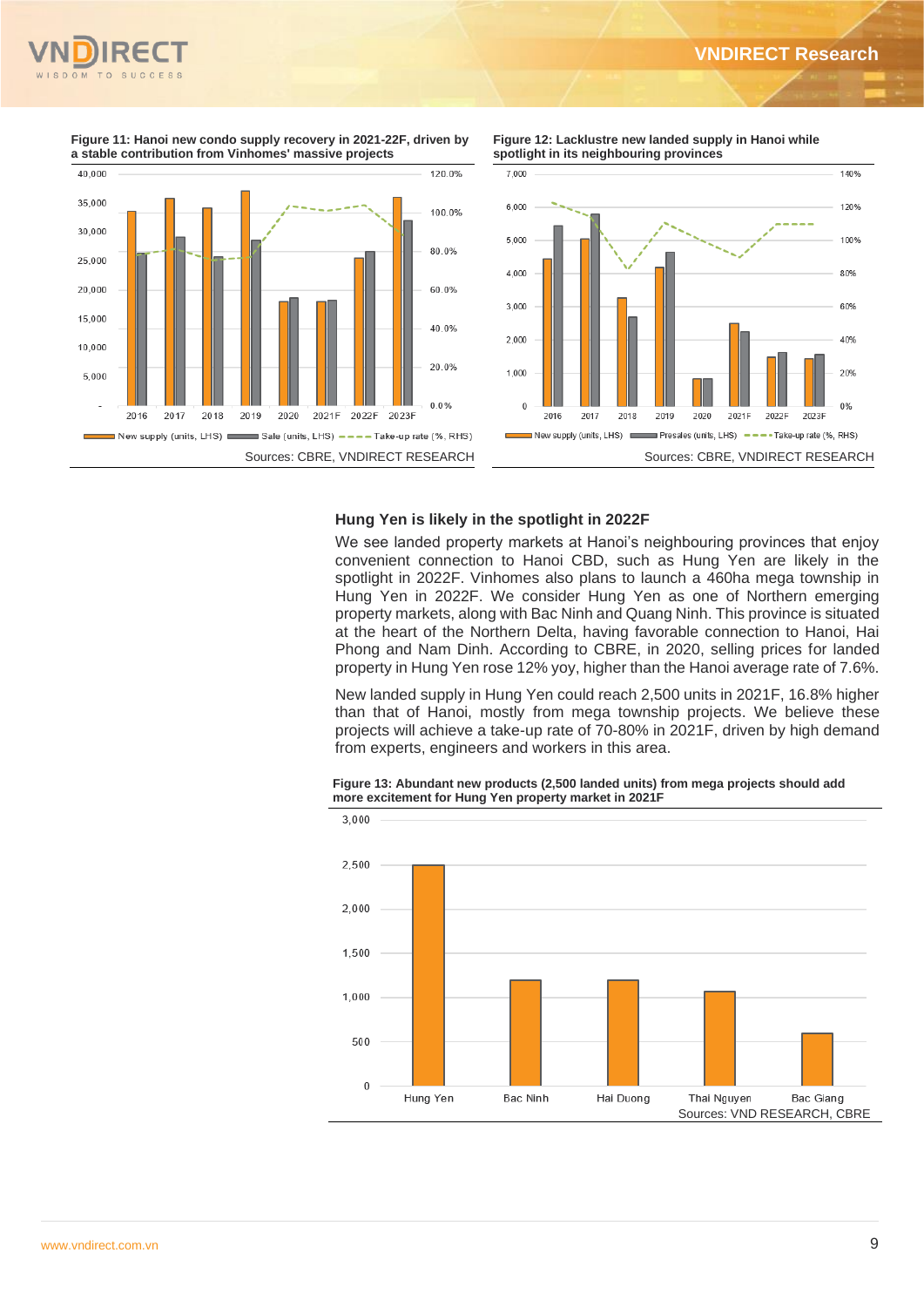

**Some noticeable projects in the North are expected to be launched in 2022F**

#### **Figure 14: VHM continues to cement its leading position with 3 projects launched in 2022F**

| Project name                                  | <b>Developer</b> | Location           | Type of products    | Land size (ha) | <b>Expected launch</b> |
|-----------------------------------------------|------------------|--------------------|---------------------|----------------|------------------------|
| <b>Listed companies</b>                       |                  |                    |                     |                |                        |
| Vinhomes Dream City (Ocean Park 2)            | <b>VHM</b>       | Hung Yen           | High-rise, low-rise | 460            | 2022                   |
| Vinhomes Co Loa                               | VHM              | Dong Anh, Hanoi    | Low-rise            | 385            | 2022                   |
| Vinhomes Wonder Park                          | VHM              | Dan Phuong, Hanoi  | High-rise, low-rise | 133            | 2022                   |
| An Bien resort villa project                  | <b>VPI</b>       | Quang Ninh         | Low-rise            | 145            | 2022                   |
| Sunshine Empire                               | <b>SSH</b>       | Tay Ho, Hanoi      | High-rise           | 5.2            | 2022                   |
| <b>FLC Premier Park</b>                       | FLC              | Nam Tu Liem, Hanoi | High-rise, low-rise | 6.4            | 2022                   |
| <b>Unlisted companies</b>                     |                  |                    |                     |                |                        |
| <b>BRG Smart City</b>                         | Sumitomo         | Dong Anh, Hanoi    | High-rise           | 272            | 2022                   |
| Himlam Vinh Tuy                               | Him Lam          | Long Bien, Hanoi   | Low-rise            | 16             | 2022                   |
| *Figures are based on our estimate/assumption |                  |                    |                     |                |                        |

Sources: VNDIRECT RESEARCH, COLLIERS, COMPANY REPORT, COLLIERS

## **Uptrend in housing prices remains intact**

We believe Hanoi condo primary prices will continue to enjoy healthy momentum +5%-7% yoy on average in 2022F. Meanwhile we expect to see new pricing levels in the luxury segment set by the Masterise project in Hang Bai with a price, based on industry estimates, of US\$8,000-10,000 psm. For landed market, we believe landed prices of suburb in Hanoi will continue to be in an upward trend in 2022F thanks to infrastructure development, especially the launch of Cat Linh-Ha Dong metro line in Nov 2021 should boost land prices in its surrounding areas such as Ha Dong, Dong Da.



#### **Figure 15: While the luxury segment will see new pricing level, the others should be stable in Hanoi in 2022F**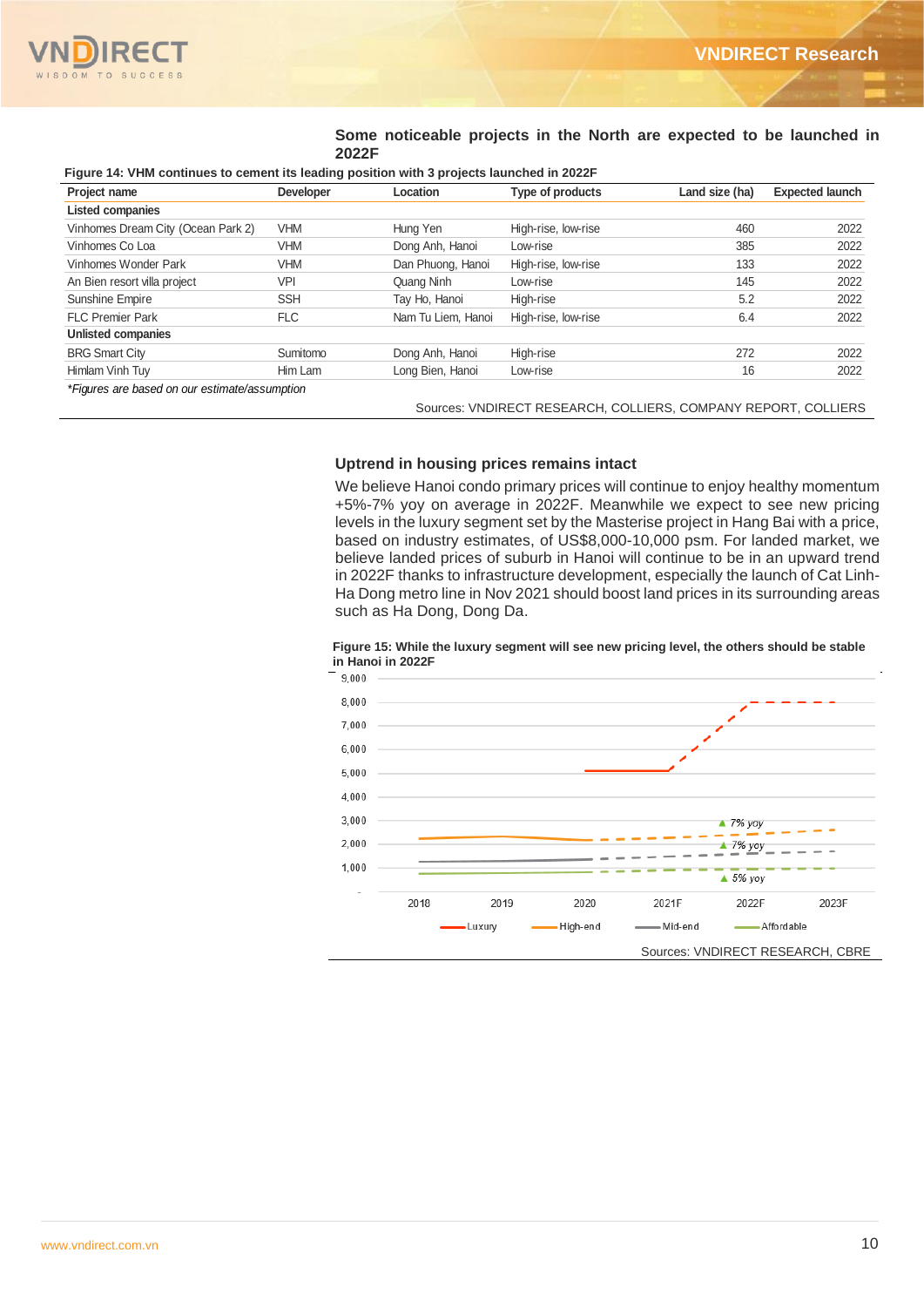

## **HOSPITALITY PROPERTY: THE WORST IS ALREADY BEHIND US**

Despite stricter social distancing in 3Q21, according to DKRA, hospitality market still showed signs of warming up with sales volume up 163.7% yoy to 528 units, driven by ample new launches of 1,027 units (+80.2% yoy). Accumulated, new supply for hospitality properties in 9M21 gradually bounced with 3,382 units, up 281.3% yoy, mostly from Ba Ria–Vung Tau, Phu Quoc, Binh Thuan, Khanh Hoa; leading sales volume to recover by 469.9% yoy to 1,744 units. Take-up rate remained low at 51.6% (+17.1% pts yoy).



**Figure 16: New supply for hospitality properties picked up in 9M21**

We believe that hospitality property will recover quickly since 2022F on the back of Covid-19 vaccines presence along with recovery of the Vietnam tourism. The headwinds from the pandemic may be over in the hospitality property market from end-2021. We believe landed hospitality property will be the first segment to benefit from the recovery as consumers sought locations offering seclusion and an outdoor environment. Following these points, we like **NVL, HDC, BCG and CEO** which are well position to meet these factors with their on-going hospitality resort projects in Ba Ria – Vung Tau, Phan Thiet.



**Figure 17: Vietnam's domestic passenger volume forecast in FY19-**

**Figure 18: Vietnam's international passenger volume forecast in FY19-30F**

According to Vietnam National Administration of Tourism, the path to recovery for Vietnam's tourism will follow four stages: 1) recovery led by domestic tourism; 2) pilot reception of limited international tourist groups in certain tourist sites; 3) reception of visitors from countries with good progress in Covid-19 containment;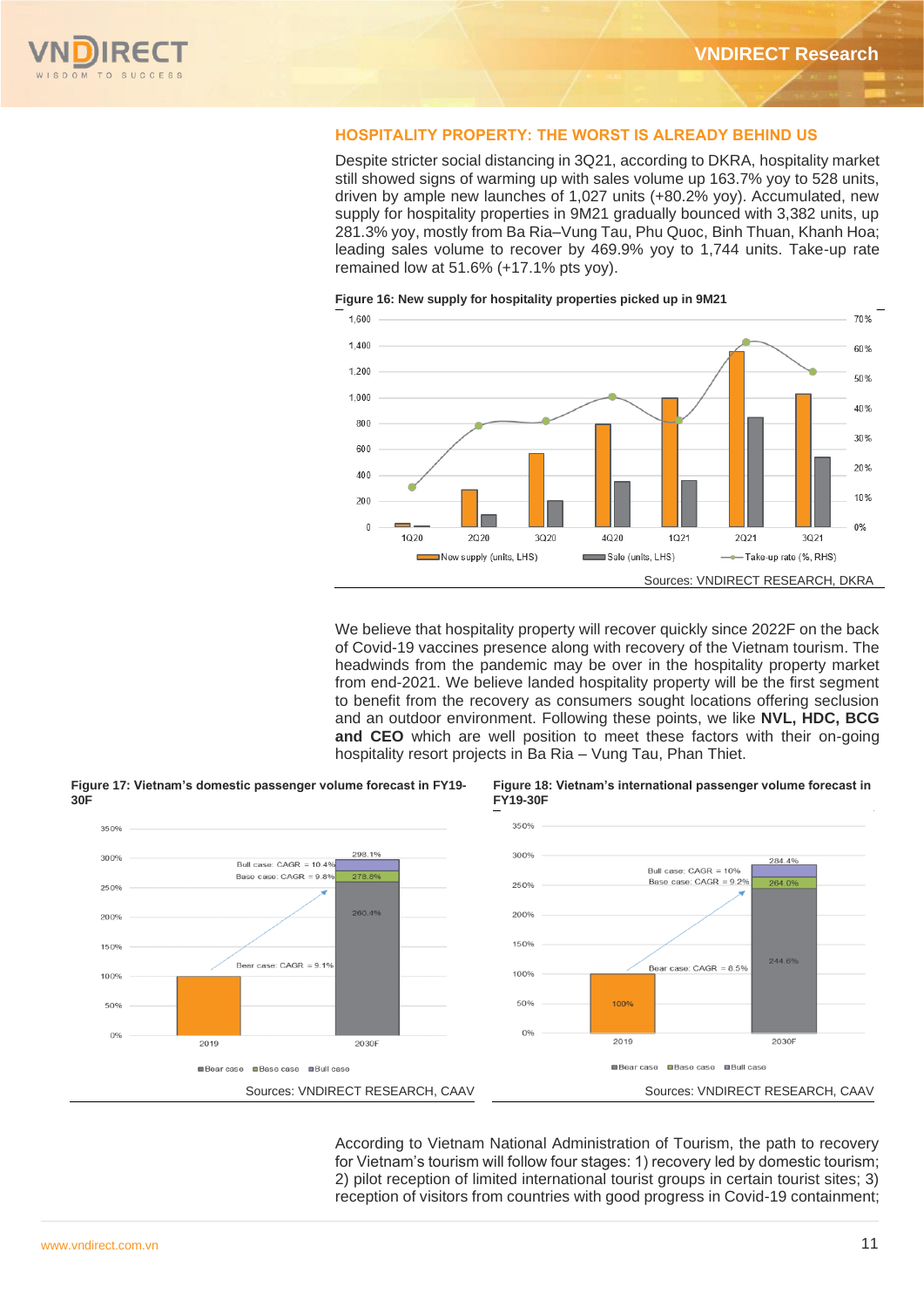

4) full recovery of international tourism. Currently, we see Vietnam entering the second stage with approval for Phu Quoc to welcome foreign tourists having vaccine passports since Nov 2021.

• **Stage 1: Poise tourist areas with strong domestic market visitors to recover since 2021 on the back of pent-up demand**

We see hospitality property in tourist areas with a strong domestic market such as Vung Tau, Phan Thiet, Mui Ne, Ho Tram become the first to recover since 2021, on the back of the resumption of domestic business travel and the rise in staycation demand. Although the recovery weakened from 3Q21 due to the emergence of delta variant of COVID-19, there is already evidence of a recovery. The volume of domestic tourists reached 67% of pre-pandemic levels in 1H21.

In addition, these areas also enjoy the advantage of infrastructure development such as Dau Giay – Phan Thiet expressway, Long Thanh international airport, providing a high potential for growth for investors. Of which, we see NVL's hospitality projects stand out with three project launches in these areas in 2021- 22F. We believe NVL's hospitality projects will be one of the first developers to recover post pandemic.

## • **Stage 2: Phu Quoc, Khanh Hoa will be the first tourism site to open for international visitors with vaccine passports, recovery since 2022F**

On 13 Jun 21, the Politburo has approved for Phu Quoc to welcome foreign tourists with vaccine passports. This will boost the recovery of hospitality performance in this island from 4Q21F. Especially, Phu Quoc has become Vietnam's first island city in early-2021, therefore, real estate in this island remains healthy with land prices continuing to rise despite COVID-19. With the recovery from tourism, we believe hospitality property in Phu Quoc has much room for growth post pandemic. Vingroup – one of the largest developers in Phu Quoc – will benefits the most to recover strongly with on-going Vinpearl projects and the upcoming launch at Grand World project.

Following the opening of Phu Quoc to fully vaccinated tourists in Nov 2021, the government plans to introduce similar schemes for other tourism sites such as Khanh Hoa.

**Figure 19: Lots of potential for Phu Quoc hospitality property on the number of domestic and international visitors to this island rising impressively before pandemic**



## • **Stage 3&4: full recovery since 2023-24F with the bounces of international visitors**

We see all countries around the world are stepping up their immunization efforts to combat the COVID-19 pandemic. Several countries stand out for rolling out vaccination, of which Canada has the highest percentage of the population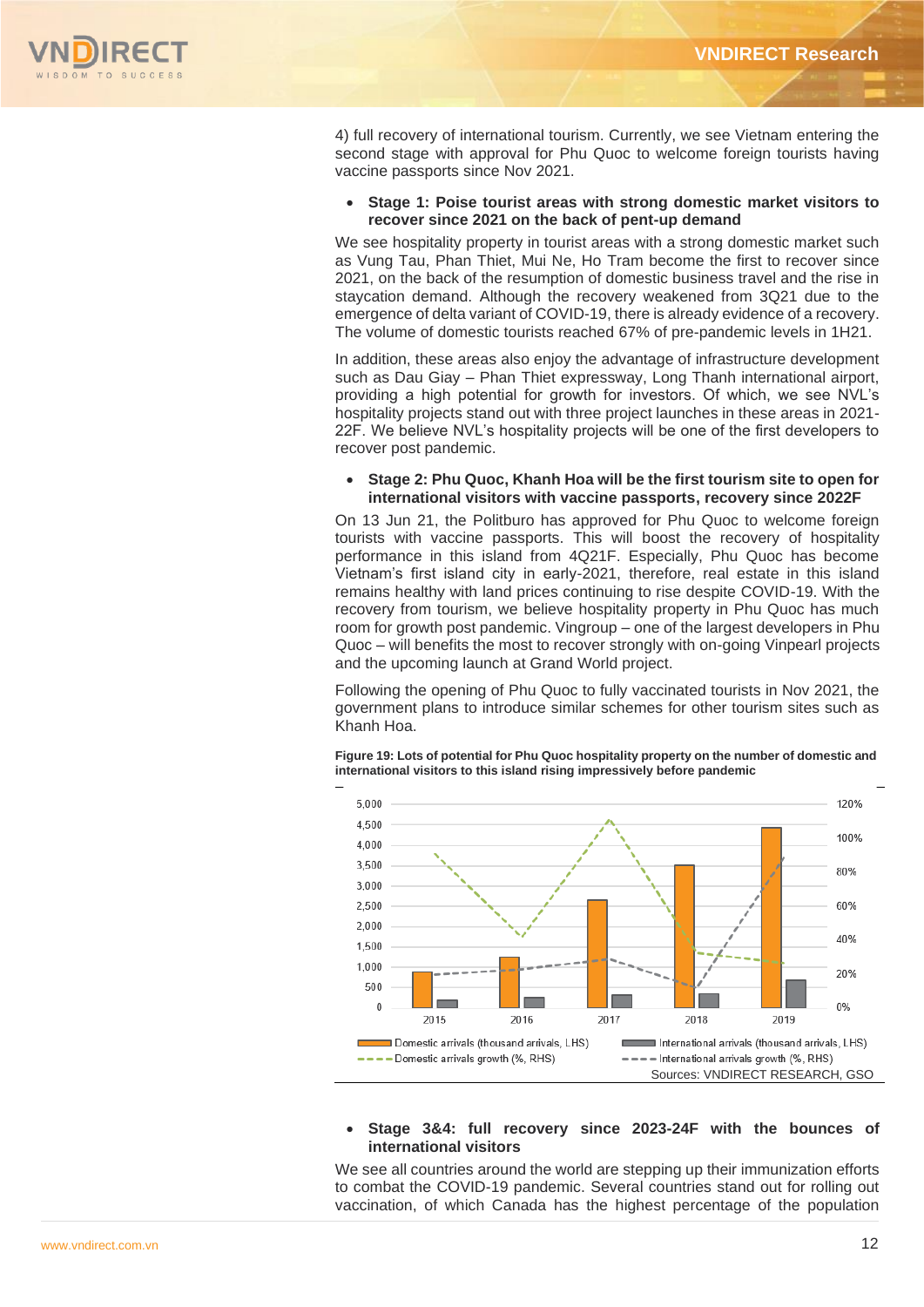

(61.6%) vaccinated with at least one dose of the COVID-19 vaccine, following by the UK (59.4%), US (50.9%), Germany (45.1%), Italy (43.1%), France (41.2%) and China (estimated at 36.0%). The International Air Transport Association (IATA) is forecasting global air passenger volume recover to prepandemic numbers sometime in 2023-24F.





According to CBRE, Asia Pacific recorded the largest decline in international visitor arrivals in 7M21, down 81.0% yoy due to the emergence of delta variant and slow vaccination rollout. We see signs of recovery for the regional tourism market since 4Q21F with many countries already commencing to re-open for fully-vaccinated international tourists.

| <b>Market</b>                 | <b>Effective</b> | <b>Details</b>                                                                                                                                                                                                                                                                                                                                                                                                                                                                                                                                                                                                                      |
|-------------------------------|------------------|-------------------------------------------------------------------------------------------------------------------------------------------------------------------------------------------------------------------------------------------------------------------------------------------------------------------------------------------------------------------------------------------------------------------------------------------------------------------------------------------------------------------------------------------------------------------------------------------------------------------------------------|
|                               | July             | Quarantine-free travel for vaccinated travellers to Phuket subject to<br>certain restrictions.                                                                                                                                                                                                                                                                                                                                                                                                                                                                                                                                      |
| Thailand                      |                  | Quarantine-free travel for vaccinated travellers from at least ten low-                                                                                                                                                                                                                                                                                                                                                                                                                                                                                                                                                             |
|                               |                  | risk countries including the US, UK, Singapore and mainland                                                                                                                                                                                                                                                                                                                                                                                                                                                                                                                                                                         |
|                               | November         | China.                                                                                                                                                                                                                                                                                                                                                                                                                                                                                                                                                                                                                              |
|                               |                  | Quarantine-free travel for vaccinated travellers from ten countries                                                                                                                                                                                                                                                                                                                                                                                                                                                                                                                                                                 |
|                               |                  | including the US, UK and Germany. The programme will be                                                                                                                                                                                                                                                                                                                                                                                                                                                                                                                                                                             |
| Singapore                     | September        | extended to South Korea in mid-November.                                                                                                                                                                                                                                                                                                                                                                                                                                                                                                                                                                                            |
|                               |                  | Quarantine-free travel for vaccinated travellers from low-risk                                                                                                                                                                                                                                                                                                                                                                                                                                                                                                                                                                      |
| Vietnam                       | November         | countries to Phu Quoc Island.                                                                                                                                                                                                                                                                                                                                                                                                                                                                                                                                                                                                       |
|                               |                  | Sources: CBRE APAC                                                                                                                                                                                                                                                                                                                                                                                                                                                                                                                                                                                                                  |
| large/mid-caps and small-caps |                  | 9M21 revenue recap at listed property companies: Contrast between                                                                                                                                                                                                                                                                                                                                                                                                                                                                                                                                                                   |
| of Sky 89 and The Song.       |                  | We see the impressive 9M21 revenue growth in large/mid-caps listed property<br>companies such as DXG (+317% yoy) driven by Gem Sky World and Opal<br>Boulevard handovers, CRE (+246% yoy) mostly from secondary property<br>investment, NVL (+171% yoy) fuelled by abundant handovers from six projects.<br>In contrast, most of small-caps recorded the net loss of 3%-79% yoy such as<br>LDG (-79% yoy), CEO (-40% yoy) as social distancing in Southern Vietnam<br>restricted their key project handovers. Among listed property companies, AGG's<br>revenue increased the most at 833% yoy to VND687bn, driven by the handovers |
| in small-caps in 9M21         |                  | Figure 22: Most of large/mid-caps recorded the impressive growth, contrast with the net loss                                                                                                                                                                                                                                                                                                                                                                                                                                                                                                                                        |

|  |  |  | Figure 21: Selected examples of easing of travel restrictions |
|--|--|--|---------------------------------------------------------------|
|--|--|--|---------------------------------------------------------------|

## **Stock picks: We prefer VHM, KDH, DXS and CRE**

## **9M21 revenue recap at listed property companies: Contrast between large/mid-caps and small-caps**

**Figure 22: Most of large/mid-caps recorded the impressive growth, contrast with the net loss**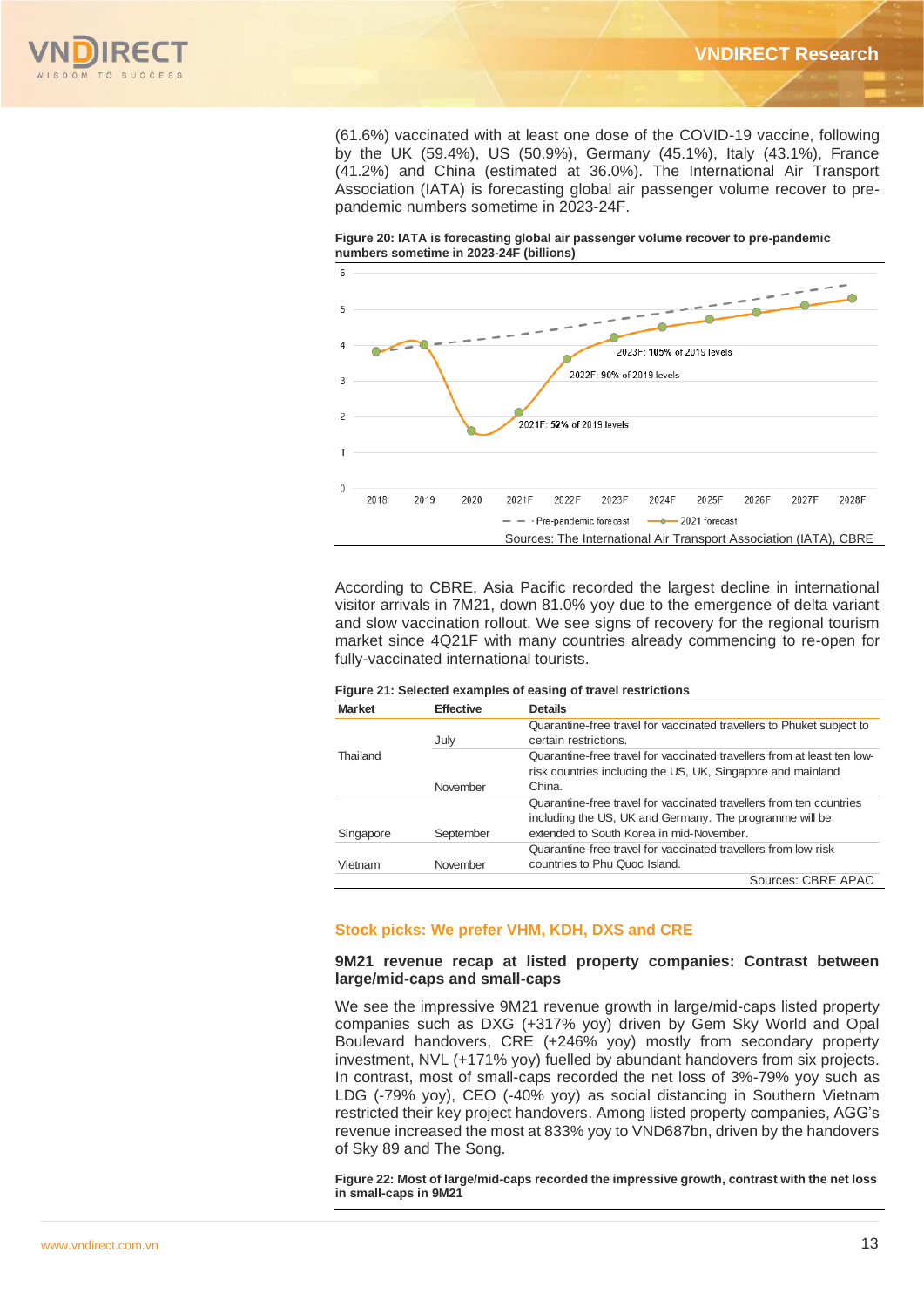

|            | 9M21 revenue (VNDbn)                        | 9M20 revenue (VNDbn) | Change (% yoy) |  |  |  |  |
|------------|---------------------------------------------|----------------------|----------------|--|--|--|--|
| <b>VHM</b> | 61,681                                      | 49,378               | 25%            |  |  |  |  |
| <b>NVL</b> | 10,312                                      | 3,803                | 171%           |  |  |  |  |
| <b>DXG</b> | 7,820                                       | 1,877                | 317%           |  |  |  |  |
| <b>CRE</b> | 4,526                                       | 1,308                | 246%           |  |  |  |  |
| <b>KDH</b> | 3,148                                       | 3,241                | $-3%$          |  |  |  |  |
| <b>DXS</b> | 3,022                                       | 1,900                | 59%            |  |  |  |  |
| <b>HDG</b> | 2,454                                       | 3,830                | $-36%$         |  |  |  |  |
| <b>PDR</b> | 2,391                                       | 2,498                | $-4%$          |  |  |  |  |
| <b>IJC</b> | 2,339                                       | 1,840                | 27%            |  |  |  |  |
| <b>BCG</b> | 1,905                                       | 1,689                | 13%            |  |  |  |  |
| <b>DIG</b> | 1,655                                       | 1,865                | $-11%$         |  |  |  |  |
| <b>HDC</b> | 920                                         | 553                  | 66%            |  |  |  |  |
| <b>NLG</b> | 788                                         | 1,298                | $-39%$         |  |  |  |  |
| <b>CCL</b> | 733                                         | 608                  | 21%            |  |  |  |  |
| AGG        | 687                                         | 74                   | 833%           |  |  |  |  |
| <b>VPI</b> | 640                                         | 926                  | $-31%$         |  |  |  |  |
| CEO        | 406                                         | 682                  | $-40%$         |  |  |  |  |
| <b>LDG</b> | 252                                         | 1,191                | $-79%$         |  |  |  |  |
| <b>NRC</b> | 120                                         | 152                  | $-21%$         |  |  |  |  |
|            | Sources: VNDIRECT RESEARCH, COMPANY REPORTS |                      |                |  |  |  |  |

## **We see no signs of debt crisis at Vietnamese listed property companies**

The liquidity crisis of Evergrande commands global attention because the huge size of its debts at US\$300bn, amounts to c.2% of China's GDP, rising concerns about potential systematic risk for the financial market. We understand that the Chinese government has classified Evergrande's woes as a short-term liquidity issue and not an insolvency issue. According to CIMB's estimate, total potential monetised asset value at Rmb2.2tr; this should be sufficient to pay off its total liability of about Rmb1.8tr. We think China may suffer a nasty downturn in its property sector as very tight housing policy, coupled with the Evergrande issue, has made it extremely tough for China developers to refinance their US\$ bonds, but the chances of Evergrande becoming an enormous, systemic event are considerably smaller.

Evergrande contagion ripples fears through Asia's property market. However, we see Vietnam's monetary policy has been well controlled and the State Bank has also strengthened supervision of real estate loans in the past few years. In addition, we see most of Vietnamese developers is operating stably, without any challenges in debt collection and inventory stagnation, with net debt/equity much lower than at 153% of that at Evergrande in FY20.



#### **Figure 23: Net gearing ratio of listed Vietnamese property developers as at 3Q21**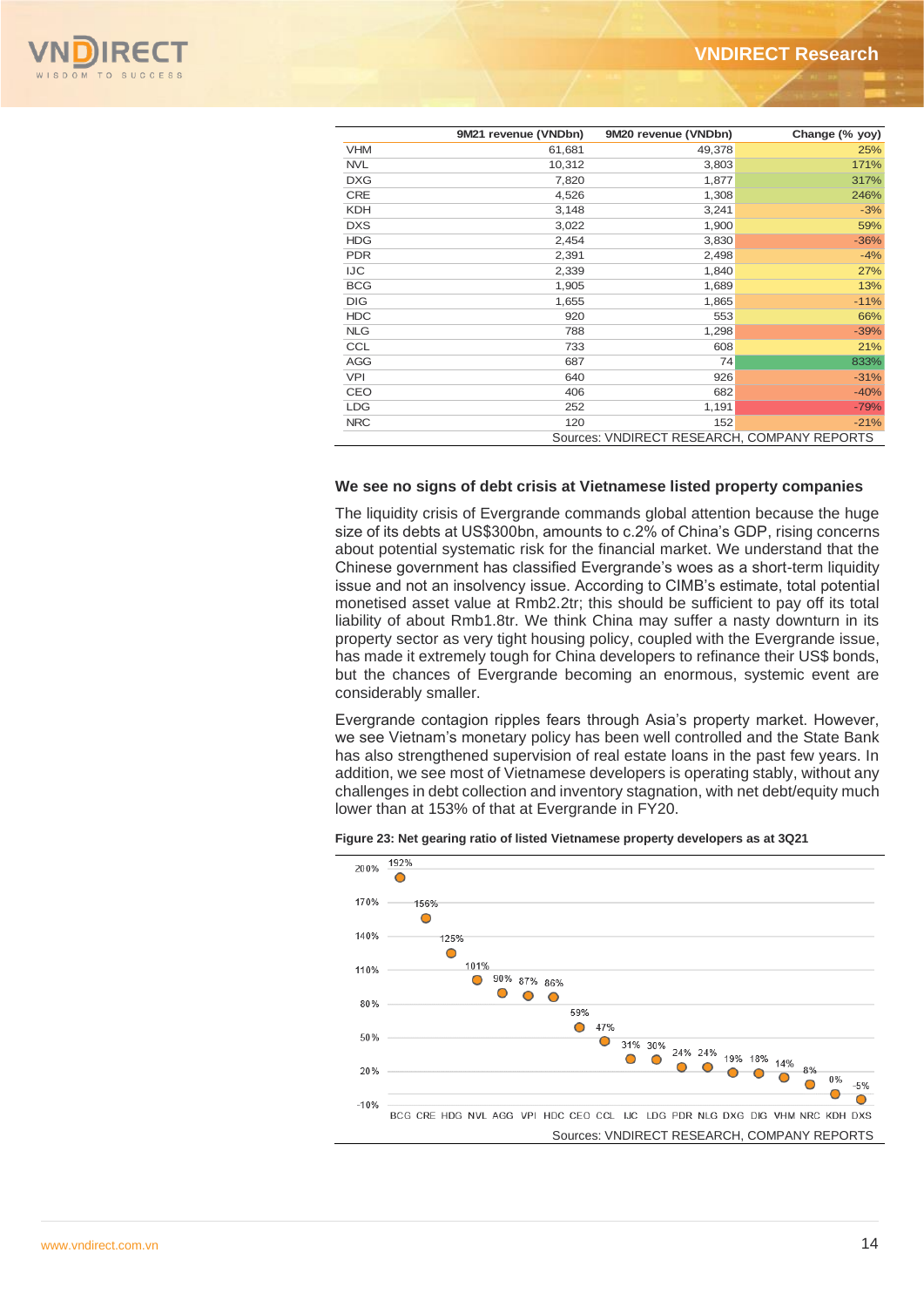

## **We like developers that meet the following key criteria:**

About to launch projects for which they already have construction licenses or land use right (LUR) certificates, or have a high likelihood of securing the license/certificate in 2022F.

With material exposure to the mid-range and affordable condo segments as these segments are driven by real end-user demand.

Buffered by a healthy financial position (low leverage, strong liquidity) to counter the risk of tightening credit for the real estate market as discussed above.

Based on the above criteria, Vinhomes (VHM), and Khang Dien (KDH), are our top picks.

**Vinhomes (VHM VN, Add, TP: 115,000)**. Vinhomes' (VHM) total land bank, including land under acquisition, was 16,800ha as of Sep 2021, about 3 times higher than that of the second-ranked company – Novaland, which translates to 16,400ha of residential GFA. This highlights its strong land acquisition and master planning capability, in our view. As of Sep 2021, 90% of its total land bank had not been deployed yet, showing the huge potential of the VHM in the future. We expect FY22F presales to return to its strong trajectory with 51,535 units of presales volume (+47.7% yoy) and VND152.1tr of value (+109.4% yoy) with the noticeable launches of three new projects including Vinhomes Co Loa, Vinhomes Dream City and Vinhomes Wonder Park.

**Khang Dien (KDH VN, Add, TP: 54,800).** We like KDH for its scale, financial capacity, huge land bank in HCMC's sought-after locations (578ha for residential and 110ha for industrial park as of end-3Q21) as well as legally transparent. These factors position KDH well to capture HCMC residential property market recovery since FY22F and stable earnings prospects, in our view. We project KDH's presales value to strongly bounce back in FY22F with four new residential project and one industrial park (IP) project launches in HCMC, namely Clarita (5.7ha), Armena (4.3ha) in Thu Duc City, 158 An Duong Vuong (1.8ha) and Corona (17.5ha) and Le Minh Xuan IP (110ha), which has a potential GDV of VND30,853bn (based on our estimates. Upside risks in the short term could come from higher-than-expected average selling prices for five new projects; our mid- to long-term investment thesis is dependent on whether KDH can clear legal hurdles to start its Tan Tao project. Downside risks are 1) delays in obtaining permits for new launches and 2) continuous upward trend in construction material prices.

**Figure 24: Condo prices at KDH's projects increased the most at 10.5% yoy on average in 3Q21 while rental yield at VHM's projects reached at 4.4%, higher than the yield of 3.6-4.1% seen in projects of NVL, KDH and NLG**

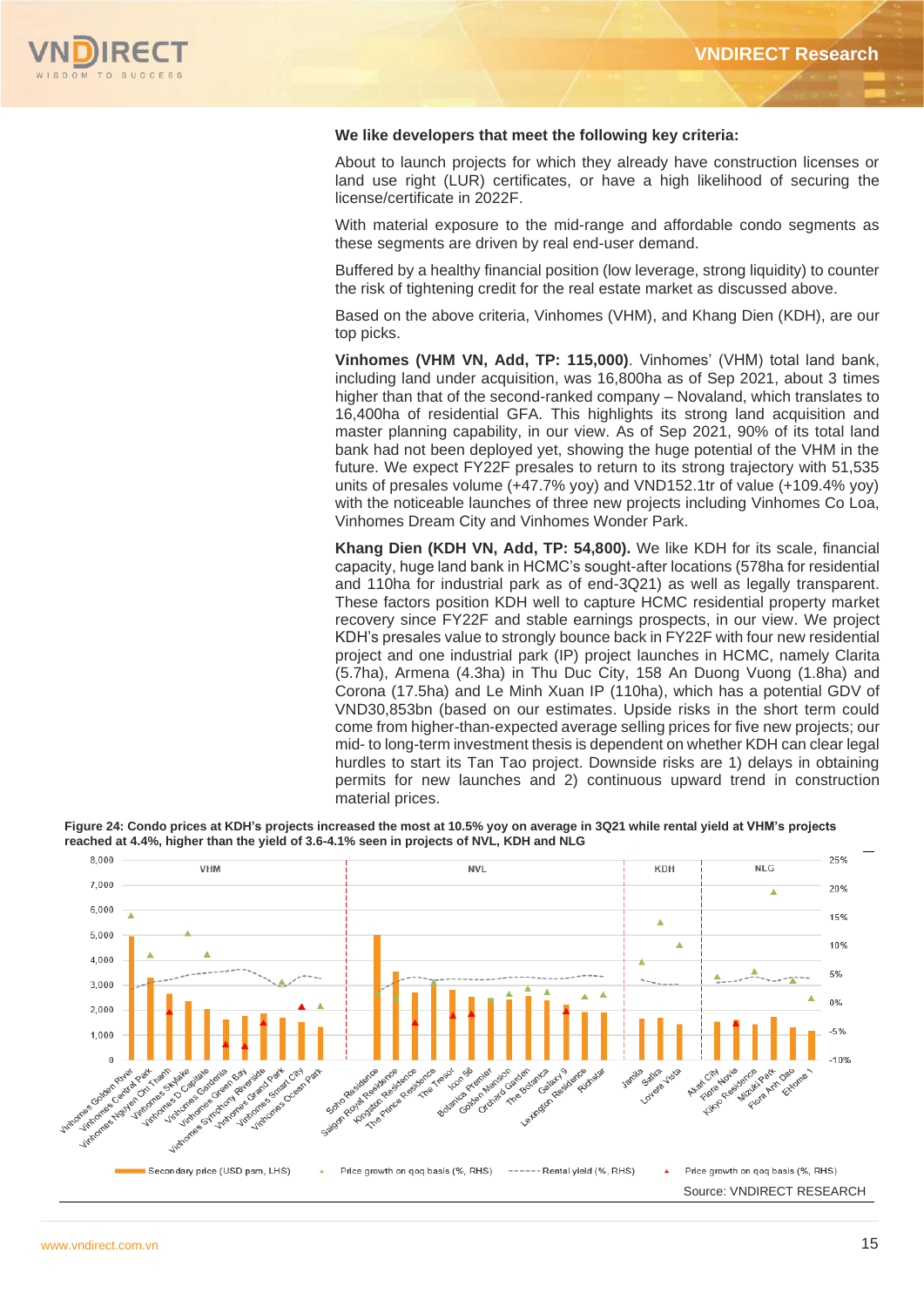

In the context of both volume and price expansion for residential market along with hospitality property recovery in 2022F, we expect property agencies such as DXS, CRE, KHG, NRC to take advantage and post a strong set of 2022F results. We like agencies converting their traditional sales operation to digital to adapt the disrupted sales activities due to local lockdown and suspended travels. Such as **DXS, CRE** has their own application for home browsing and booking on virtual tours of the property and online chat with brokers to assist sale activities.

**Figure 26: Expect a 50.1% yoy surge in Hanoi condo presales** 





**Dat Xanh Services (DXS VN, Add, TP: 39,500)**. We like DXS as (1) DXS is well-positioned to capture the property demand recovery since 2022F, thanks to its leading position in brokerage property with 28% market share, along with strong distribution network spread across all provinces in Vietnam; (2) its different business model focusing on full-service brokerage brings high efficiency compared to competitors; 3) with a superior customer database of 7.5 million customers, DXS is poised to be the champion of both primary and secondary brokerage market as well as auxiliary services and 4) technology platform DXRES O2O is expected to maximize its competitive advantage in a consolidating industry. We expect DXS's net profit to reach VND1,551bn (+85.7% yoy)/VND2,290bn (+47.6% yoy) in FY22-23F, driven by brokerage activities as well as property market recovery. Upside catalyst is a larger-thanexpected scale of its distribution contracts. Downside risks include a prolonged pandemic, which would impact brokerage activities and the launch of real estate projects.

**Century Land (CRE VN, Add, TP: 36,100)**. We like CRE as (1) its leading position in brokerage property with 14% market share will help CRE to ride on the resurge of housing demand post-pandemic; (2) recent tie-up with Novaland (NVL VN, Hold) and Vinhomes (VHM VN, Add) to distribute their projects, will solidify its marketing position in Northern market; and (3) strong investment pipeline ensures a breakthrough for secondary investment segment in 2022F. We expect CRE's net profit to reach VND701bn (+59.0% yoy) / VND795bn (+13.4% yoy) in 2022F/23F, mostly from secondary property investment. Upside catalyst is a larger-than-expected scale of the company's secondary investment sales. Downside risks include a prolonged pandemic, which would impact brokerage activities and the launch of real estate projects.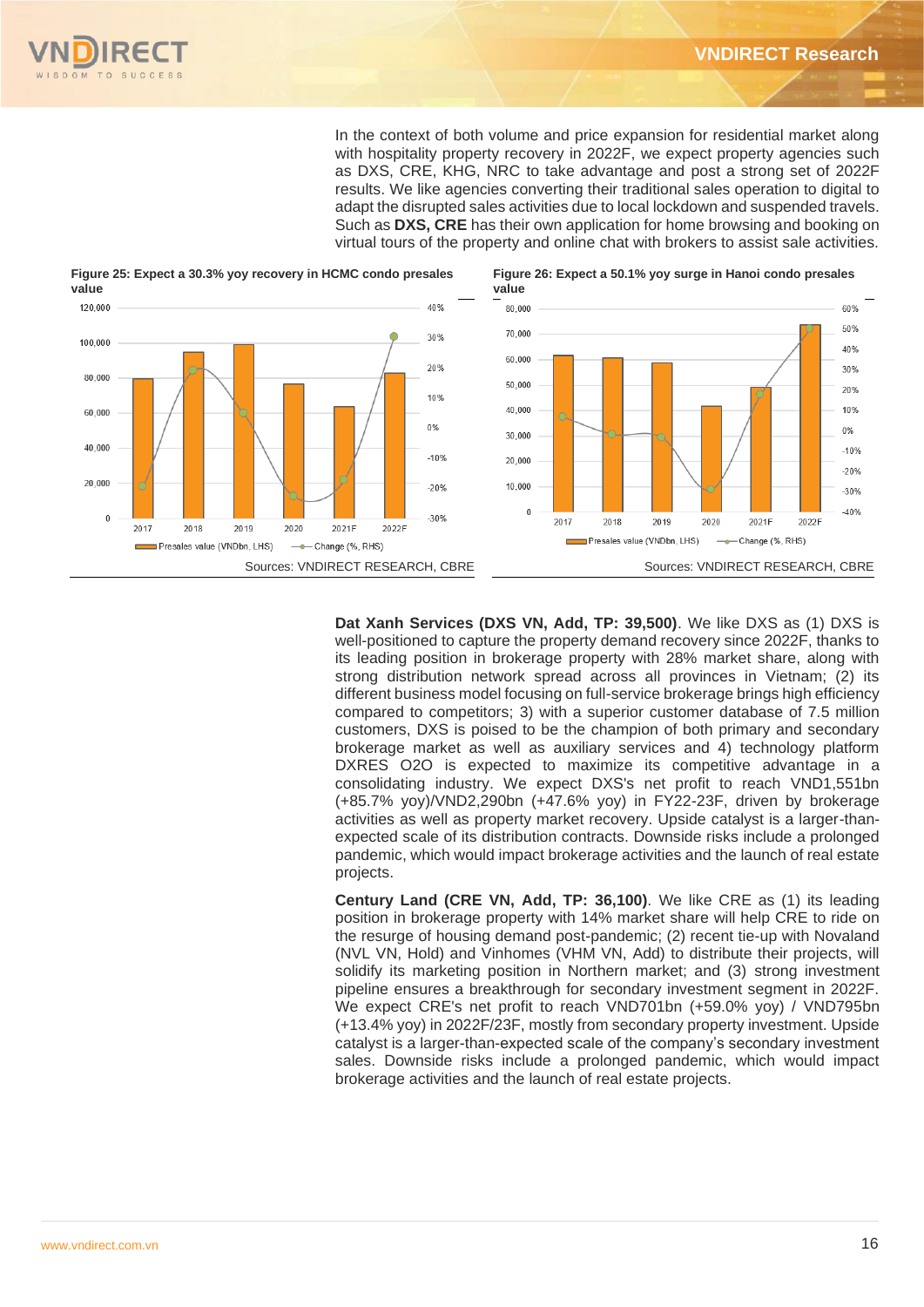

#### **Figure 27: Peer comparisons**

|                                                                                                                                                      |                                   |                         |                        |                         |                                                                                    | 3-year                        |                    |                                     |            |                          |             | <b>ROE (%)</b>     | Dividend yield           |                          |                                       |
|------------------------------------------------------------------------------------------------------------------------------------------------------|-----------------------------------|-------------------------|------------------------|-------------------------|------------------------------------------------------------------------------------|-------------------------------|--------------------|-------------------------------------|------------|--------------------------|-------------|--------------------|--------------------------|--------------------------|---------------------------------------|
|                                                                                                                                                      |                                   | Share<br>price          | <b>TP</b>              |                         | Cap                                                                                | Market Fwd EPS<br><b>CAGR</b> |                    | P/E(x)                              |            | P/B(x)                   |             |                    | $(\%)$                   |                          | Net D/E                               |
| <b>Company Name</b>                                                                                                                                  | <b>Ticker</b>                     | (local cur) (local cur) |                        | Recom.                  | (US\$mm)                                                                           | $(\% )$                       |                    | 2021F 2022F 2021F 2022F 2021F 2022F |            |                          |             |                    |                          | 2021F 2022F              | $(\% )$                               |
| Residential/hospitality developers                                                                                                                   |                                   |                         |                        |                         |                                                                                    |                               |                    |                                     |            |                          |             |                    |                          |                          |                                       |
| Vinhomes                                                                                                                                             | <b>VHM VN</b>                     | 82,800                  | 115,000                | <b>ADD</b>              | 15,913                                                                             | 65.4                          | 10.0               | 7.5                                 | 2.8        | 2.1                      | 29.9        | 31.8               | 1.8                      | <b>N/A</b>               | 14.2                                  |
| Novaland                                                                                                                                             | <b>NVL VN</b>                     | 102,700                 | 107,700                | <b>HOLD</b>             | 6,680                                                                              | 51.4                          | 24.8               | 15.1                                | 3.4        | 2.8                      | 14.7        | 20.1               | $\mathsf O$              | $\mathbf 0$              | 100.9                                 |
| <b>Phat Dat</b><br>Development Investment                                                                                                            | PDR VN<br>DIG VN                  | 89,600<br>71,900        | <b>NR</b><br><b>NR</b> | <b>NR</b><br><b>NR</b>  | 1,925<br>1,586                                                                     | 27.6<br>40.9                  | <b>N/A</b><br>31.3 | <b>N/A</b><br>36.2                  | N/A<br>N/A | <b>N/A</b><br><b>N/A</b> | N/A<br>15.4 | <b>N/A</b><br>13.0 | <b>N/A</b><br><b>N/A</b> | <b>N/A</b><br><b>N/A</b> | 23.9<br>18.4                          |
| Khang Dien                                                                                                                                           | KDH VN                            | 47,600                  | 54,800                 | <b>ADD</b>              | 1,351                                                                              | 42.2                          | 25.3               | 17.8                                | 2.7        | 2.7                      | 17.6        | 25.6               | 1.4                      | 1.4                      | $-0.5$                                |
| Nam Long                                                                                                                                             | <b>NLG VN</b>                     | 66,000                  | 61,200                 | <b>HOLD</b>             | 1,006                                                                              | 29.2                          | 20.4               | 14.2                                | 2.5        | 2.2                      | 16.0        | 17.6               | 2.3                      | 2.5                      | 23.9                                  |
| Dat Xanh                                                                                                                                             | DXG VN                            | 27,300                  | 25,000                 | <b>HOLD</b>             | 718                                                                                | 46.3                          | 11.3               | 7.7                                 | 1.9        | 1.5                      | 18.2        | 21.7               | $\mathsf O$              | $\mathbf 0$              | 18.5                                  |
| Ha Do                                                                                                                                                | <b>HDG VN</b>                     | 67,100                  | 50,300                 | <b>HOLD</b>             | 485                                                                                | 7.3                           | 10.3               | 9.5                                 | 2.6        | 2.1                      | 28.6        | 24.8               | 2.8                      | 2.8                      | 124.9                                 |
| Ba Ria - Vung Tau                                                                                                                                    | HDC VN                            | 105,100                 | <b>NR</b>              | <b>NR</b>               | 401                                                                                | 26.4                          | 35.5               | <b>N/A</b>                          | N/A        | <b>N/A</b>               | <b>N/A</b>  | <b>N/A</b>         | <b>N/A</b>               | <b>N/A</b>               | 85.7                                  |
| Bamboo Capital                                                                                                                                       | <b>BCG VN</b>                     | 28,250                  | 24,000                 | <b>HOLD</b>             | 371                                                                                | 75.6                          | 6.5                | 5.9                                 | 1.9        | 1.5                      | 39.0        | 28.7               | 3.3                      | 3.3                      | 192.3                                 |
| C.E.O Group                                                                                                                                          | <b>CEO VN</b>                     | 28,800                  | <b>NR</b>              | <b>NR</b>               | 327                                                                                | N/A                           | <b>N/A</b>         | <b>N/A</b>                          | N/A        | <b>N/A</b>               | <b>N/A</b>  | <b>N/A</b>         | <b>N/A</b>               | <b>N/A</b>               | 59.1                                  |
| Becamex Infrastructure                                                                                                                               | <b>IJC VN</b>                     | 33,650                  | <b>NR</b>              | <b>NR</b>               | 322                                                                                | 9.8                           | <b>N/A</b>         | <b>N/A</b>                          | N/A        | <b>N/A</b>               | N/A         | <b>N/A</b>         | <b>N/A</b>               | <b>N/A</b>               | 30.7                                  |
| An Gia                                                                                                                                               | AGG VN                            | 45,900                  | <b>NR</b>              | <b>NR</b>               | 168                                                                                | 9.0                           | N/A                | <b>N/A</b>                          | N/A        | <b>N/A</b>               | N/A         | N/A                | <b>N/A</b>               | <b>N/A</b>               | 89.8                                  |
| <b>LDG</b>                                                                                                                                           | LDG VN                            | 15,250                  | <b>NR</b>              | <b>NR</b>               | 161                                                                                | 120.1                         | <b>N/A</b>         | <b>N/A</b>                          | N/A        | <b>N/A</b>               | N/A         | <b>N/A</b>         | <b>N/A</b>               | <b>N/A</b>               | 30.2                                  |
| Cuu Long Petro                                                                                                                                       | <b>CCL VN</b>                     | 19,350                  | <b>NR</b>              | <b>NR</b>               | 41                                                                                 | 11.9                          | <b>N/A</b>         | <b>N/A</b>                          | N/A        | <b>N/A</b>               | N/A         | <b>N/A</b>         | <b>N/A</b>               | <b>N/A</b>               | 46.7                                  |
| Local peer average                                                                                                                                   |                                   |                         |                        |                         |                                                                                    | 40.2                          | 19.5               | 14.2                                | 2.5        | 2.1                      | 22.4        | 22.9               | 1.7                      | 1.7                      | 57.2                                  |
| Local peer median                                                                                                                                    |                                   |                         |                        |                         |                                                                                    | 35.1                          | 20.4               | 11.8                                | 2.6        | 2.1                      | 17.9        | 23.3               | 1.8                      | 1.9                      | 30.7                                  |
| <b>Brokerage</b>                                                                                                                                     |                                   |                         |                        |                         |                                                                                    |                               |                    |                                     |            |                          |             |                    |                          |                          |                                       |
| Dat Xanh Services<br>Van Phu Invest                                                                                                                  | <b>DXS VN</b><br><b>VPI VN</b>    | 32,150                  | 39,500<br><b>NR</b>    | <b>ADD</b><br><b>NR</b> | 508<br>505                                                                         | 65.6<br>36.3                  | 15.0<br><b>N/A</b> | 8.1<br>N/A                          | 2.0<br>N/A | 1.7<br><b>N/A</b>        | 23.8<br>N/A | 44.2<br><b>N/A</b> | 2.2<br><b>N/A</b>        | 4.0<br><b>N/A</b>        | $-5.2$<br>87.3                        |
| Century Land                                                                                                                                         | CRE VN                            | 52,000<br>30,950        | 36,100                 | <b>ADD</b>              | 269                                                                                | 35.8                          | 15.7               | 9.8                                 | 1.7        | 1.4                      | 15.6        | 17.5               | 3.2                      | 3.2                      | 156.0                                 |
| Khai Hoan Land                                                                                                                                       | <b>KHG VN</b>                     | 20,500                  | <b>NR</b>              | <b>NR</b>               | 158                                                                                | <b>N/A</b>                    | <b>N/A</b>         | <b>N/A</b>                          | N/A        | <b>N/A</b>               | <b>N/A</b>  | <b>N/A</b>         | <b>N/A</b>               | N/A                      | 11.3                                  |
| Danh Khoi                                                                                                                                            | NRC VN                            | 33,400                  | <b>NR</b>              | <b>NR</b>               | 124                                                                                | 21.5                          | N/A                | N/A                                 | N/A        | <b>N/A</b>               | N/A         | <b>N/A</b>         | <b>N/A</b>               | <b>N/A</b>               | 8.4                                   |
| Local peer average                                                                                                                                   |                                   |                         |                        |                         |                                                                                    | 39.8                          | 15.4               | 8.9                                 | 1.9        | 1.6                      | 19.7        | 30.9               | 2.7                      | 3.6                      | 51.6                                  |
| Local peer median                                                                                                                                    |                                   |                         |                        |                         |                                                                                    | 36.0                          | 15.4               | 8.9                                 | 1.9        | 1.6                      | 19.7        | 30.9               | 2.7                      | 3.6                      | 11.3                                  |
|                                                                                                                                                      |                                   |                         |                        |                         |                                                                                    |                               |                    |                                     |            |                          |             |                    |                          |                          |                                       |
| China & Hongkong                                                                                                                                     |                                   |                         |                        |                         |                                                                                    |                               |                    |                                     |            |                          |             |                    |                          |                          |                                       |
| China Vanke-A                                                                                                                                        | 000002 CH                         | 32.8                    | <b>NR</b>              | <b>NR</b>               | 33,607                                                                             | 5.8                           | 5.7                | 5.4                                 | 0.9        | 0.8                      | 15.9        | 15.0               | 6.1                      | 6.3                      | 28.5                                  |
| Sun Hung Kai                                                                                                                                         | 16 HK                             | 139.6                   | <b>NR</b>              | <b>NR</b>               | 37,146                                                                             | 10.8                          | 9.0                | 8.8                                 | 0.5        | 0.5                      | 5.3         | 5.4                | 5.0                      | 5.2                      | 15.6                                  |
| China Overseas Land                                                                                                                                  | 688 HK                            | 30.5                    | <b>NR</b>              | <b>NR</b>               | 25,320                                                                             | 3.7                           | 4.0                | 3.8                                 | 0.5        | 0.4                      | 12.2        | 12.0               | 7.5                      | 8.0                      | 32.3                                  |
| China Resources Land                                                                                                                                 | 1109 HK                           | 34.9                    | <b>NR</b>              | <b>NR</b>               | 30,256                                                                             | 6.2                           | 7.2                | 6.2                                 | 0.9        | 0.8                      | 13.1        | 13.3               | 5.1                      | 5.7                      | 29.7                                  |
| China Evergrande                                                                                                                                     | 3333 HK                           | 26.3                    | <b>NR</b>              | <b>NR</b>               | 4,491                                                                              | 1.8                           | 3.5                | 3.9                                 | 0.2        | 0.2                      | (1.2)       | 0.5                | 5.9                      | 5.9                      | 159.8                                 |
| Country Garden                                                                                                                                       | 2007 HK                           | 13.3                    | <b>NR</b>              | <b>NR</b>               | 19,971                                                                             | 3.4                           | 3.5                | 3.1                                 | 0.6        | 0.5                      | 18.8        | 17.8               | 8.6                      | 9.4                      | 59.7                                  |
|                                                                                                                                                      |                                   |                         |                        |                         |                                                                                    |                               |                    |                                     |            |                          |             |                    |                          |                          |                                       |
| Indonesia                                                                                                                                            |                                   |                         |                        |                         |                                                                                    |                               |                    |                                     |            |                          |             |                    |                          |                          |                                       |
| Pakuwon Jati                                                                                                                                         | PWON IJ                           | 740                     | <b>NR</b>              | <b>NR</b>               | 1,859                                                                              | 25.2                          | 19.9               | 15.6                                | 1.7        | 1.5                      | 8.3         | 9.9                | 0.6                      | 0.8                      | 6.0                                   |
| Bumi Serpong Damai                                                                                                                                   | <b>BSDE IJ</b><br>CTRA IJ         | 1,410<br>1,130          | <b>NR</b><br><b>NR</b> | <b>NR</b><br><b>NR</b>  | 1,753                                                                              | 23.6<br>10.1                  | 16.0<br>15.5       | 13.8<br>16.2                        | 0.7<br>1.3 | 0.7<br>1.2               | 4.8<br>8.1  | 5.3<br>7.0         | 0.2<br>0.8               | 0.6<br>0.9               | 5.6<br>26.3                           |
| Ciputra Development<br>Summarecon Agung                                                                                                              | SMRA IJ                           | 1,134                   | <b>NR</b>              | <b>NR</b>               | 1,491<br>1,103                                                                     | 51.1                          | 49.0               | 30.7                                | 1.9        | 1.8                      | 4.0         | 6.1                | 0.2                      | 0.3                      | 85.9                                  |
|                                                                                                                                                      |                                   |                         |                        |                         |                                                                                    |                               |                    |                                     |            |                          |             |                    |                          |                          |                                       |
| <b>Malaysia</b>                                                                                                                                      |                                   |                         |                        |                         |                                                                                    |                               |                    |                                     |            |                          |             |                    |                          |                          |                                       |
| <b>KLCCP Stapled</b>                                                                                                                                 | <b>KLCCSS MK</b>                  | 7.7                     | <b>NR</b>              | <b>NR</b>               | 2,912                                                                              | N/A                           | 20.5               | 18.1                                | 0.9        | 0.9                      | 4.4         | 5.0                | 4.5                      | 5.2                      | 9.8                                   |
| SP Setia                                                                                                                                             | SPSB MK                           | 2.3                     | <b>NR</b>              | <b>NR</b>               | 1,342                                                                              | <b>N/A</b>                    | 20.9               | 13.4                                | 0.4        | 0.4                      | 1.8         | 3.1                | 0.7                      | 1.7                      | 68.8                                  |
| Sime Darby Property                                                                                                                                  | <b>SDPR MK</b>                    | 1.1                     | <b>NR</b>              | <b>NR</b>               | 1,097                                                                              | N/A                           | 25.0               | 15.7                                | 0.5        | 0.5                      | 2.1         | 3.1                | 1.8                      | 2.7                      | 28.1                                  |
|                                                                                                                                                      |                                   |                         |                        |                         |                                                                                    |                               |                    |                                     |            |                          |             |                    |                          |                          |                                       |
| Singapore                                                                                                                                            |                                   |                         |                        |                         |                                                                                    |                               |                    |                                     |            |                          |             |                    |                          |                          |                                       |
| CapitaLand                                                                                                                                           | <b>CAPL SP</b>                    | 3.4                     | <b>NR</b>              | <b>NR</b>               | <b>N/A</b>                                                                         | <b>N/A</b>                    | 17.2               | 15.5                                | N/A        | N/A                      | 5.1         | 5.8                | <b>N/A</b>               | <b>N/A</b>               | 68.1                                  |
| <b>Keppel Corp</b>                                                                                                                                   | <b>KEP SP</b>                     | 6.7                     | <b>NR</b>              | <b>NR</b>               | 7,162                                                                              | 29.4                          | 14.2               | 11.9                                | 0.9        | 0.8                      | 6.0         | 7.3                | 3.9                      | 4.0                      | 89.5                                  |
| <b>City Developments</b>                                                                                                                             | CIT SP                            | 9.4                     | <b>NR</b>              | ${\sf NR}$              | 4,830                                                                              | <b>N/A</b>                    | 31.2               | 14.8                                | 0.8        | 0.7                      | 2.3         | 5.1                | 1.8                      | 2.1                      | 93.7                                  |
| <b>UOL Group</b>                                                                                                                                     | <b>UOL SP</b>                     | 7.3                     | NR                     | NR.                     | 4,404                                                                              | 32.1                          | 19.7               | 15.8                                | 0.6        | 0.6                      | 2.9         | 3.5                | 2.4                      | 2.5                      | 29.5                                  |
| <b>Frasers Property</b>                                                                                                                              | FPL SP                            | 1.9                     | NR                     | NR                      | 3,342                                                                              | 5.3                           | 18.4               | 17.3                                | 0.5        | 0.4                      | 2.7         | 2.8                | 2.8                      | 2.8                      | 78.7                                  |
| Ascott Residence                                                                                                                                     | <b>ART SP</b>                     | 1.2                     | NR                     | NR.                     | 2,579                                                                              | 15.3                          | 30.6               | 29.7                                | 0.9        | 0.9                      | 3.4         | 2.7                | 3.8                      | 5.0                      | 48.9                                  |
|                                                                                                                                                      |                                   |                         |                        |                         |                                                                                    |                               |                    |                                     |            |                          |             |                    |                          |                          |                                       |
| <b>Thailand</b>                                                                                                                                      |                                   |                         |                        |                         |                                                                                    |                               |                    |                                     |            |                          |             |                    |                          |                          |                                       |
| Land And Houses<br><b>WHA Corporation</b>                                                                                                            | LH TB<br>WHA TB                   | 10.7<br>4.2             | NR<br><b>NR</b>        | NR                      | 3,238<br>1,648                                                                     | 14.3<br>26.8                  | 15.3               | 13.6<br>15.6                        | 2.1        | 2.0<br>1.7               | 13.6<br>9.6 | 14.9<br>11.5       | 5.6<br>2.8               | 6.2<br>3.4               | 110.6<br>117.6                        |
| Pruksa Holding                                                                                                                                       | PSH TB                            | 18.2                    | <b>NR</b>              | NR<br>NR.               | 911                                                                                | 13.6                          | 18.8<br>11.9       | 9.7                                 | 1.7<br>0.7 | 0.7                      | 5.7         | 6.9                | 6.3                      | 7.1                      | 55.5                                  |
| Supalai                                                                                                                                              | <b>SPALI TB</b>                   | 20.0                    | <b>NR</b>              | <b>NR</b>               | 1,372                                                                              | 7.4                           | 7.9                | 7.6                                 | 1.2        | 1.1                      | 15.6        | 14.5               | 4.9                      | 5.0                      | 53.5                                  |
| Note: all prices are based on the closing prices on Nov 18 2021. All estimates for Non-rated (NR) stocks are based on Bloomberg consensus estimates. |                                   |                         |                        |                         |                                                                                    |                               |                    |                                     |            |                          |             |                    |                          |                          |                                       |
|                                                                                                                                                      |                                   |                         |                        |                         |                                                                                    |                               |                    |                                     |            |                          |             |                    |                          |                          | Sources: VNDIRECT RESEARCH, BLOOMBERG |
|                                                                                                                                                      |                                   |                         |                        |                         |                                                                                    |                               |                    |                                     |            |                          |             |                    |                          |                          |                                       |
|                                                                                                                                                      |                                   |                         |                        |                         |                                                                                    |                               |                    |                                     |            |                          |             |                    |                          |                          |                                       |
|                                                                                                                                                      |                                   |                         |                        |                         |                                                                                    |                               |                    |                                     |            |                          |             |                    |                          |                          |                                       |
|                                                                                                                                                      |                                   |                         |                        |                         | Sector investment risks and catalysts                                              |                               |                    |                                     |            |                          |             |                    |                          |                          |                                       |
|                                                                                                                                                      |                                   |                         |                        |                         |                                                                                    |                               |                    |                                     |            |                          |             |                    |                          |                          |                                       |
|                                                                                                                                                      |                                   |                         |                        |                         | Upside risks: New regulatory measures such as Decree 148, Amended                  |                               |                    |                                     |            |                          |             |                    |                          |                          |                                       |
|                                                                                                                                                      |                                   |                         |                        |                         |                                                                                    |                               |                    |                                     |            |                          |             |                    |                          |                          |                                       |
|                                                                                                                                                      |                                   |                         |                        |                         | Construction Law 2020 issued in 2020 and the upcoming amended Land Lav             |                               |                    |                                     |            |                          |             |                    |                          |                          |                                       |
|                                                                                                                                                      |                                   |                         |                        |                         | are expected to tackle the bottlenecks in the approval of residential projects and |                               |                    |                                     |            |                          |             |                    |                          |                          |                                       |
|                                                                                                                                                      |                                   |                         |                        |                         | shorten the time in granting construction. The market will return to its excitemen |                               |                    |                                     |            |                          |             |                    |                          |                          |                                       |
|                                                                                                                                                      |                                   |                         |                        |                         |                                                                                    |                               |                    |                                     |            |                          |             |                    |                          |                          |                                       |
|                                                                                                                                                      | after a dull and sluggish period. |                         |                        |                         |                                                                                    |                               |                    |                                     |            |                          |             |                    |                          |                          |                                       |
|                                                                                                                                                      |                                   |                         |                        | <b>Downside risks:</b>  |                                                                                    |                               |                    |                                     |            |                          |             |                    |                          |                          |                                       |
|                                                                                                                                                      |                                   |                         |                        |                         | Prolong pandemic could restrict marketing and sales activities;                    |                               |                    |                                     |            |                          |             |                    |                          |                          |                                       |
|                                                                                                                                                      |                                   |                         |                        |                         |                                                                                    |                               |                    |                                     |            |                          |             |                    |                          |                          |                                       |

## **Sector investment risks and catalysts**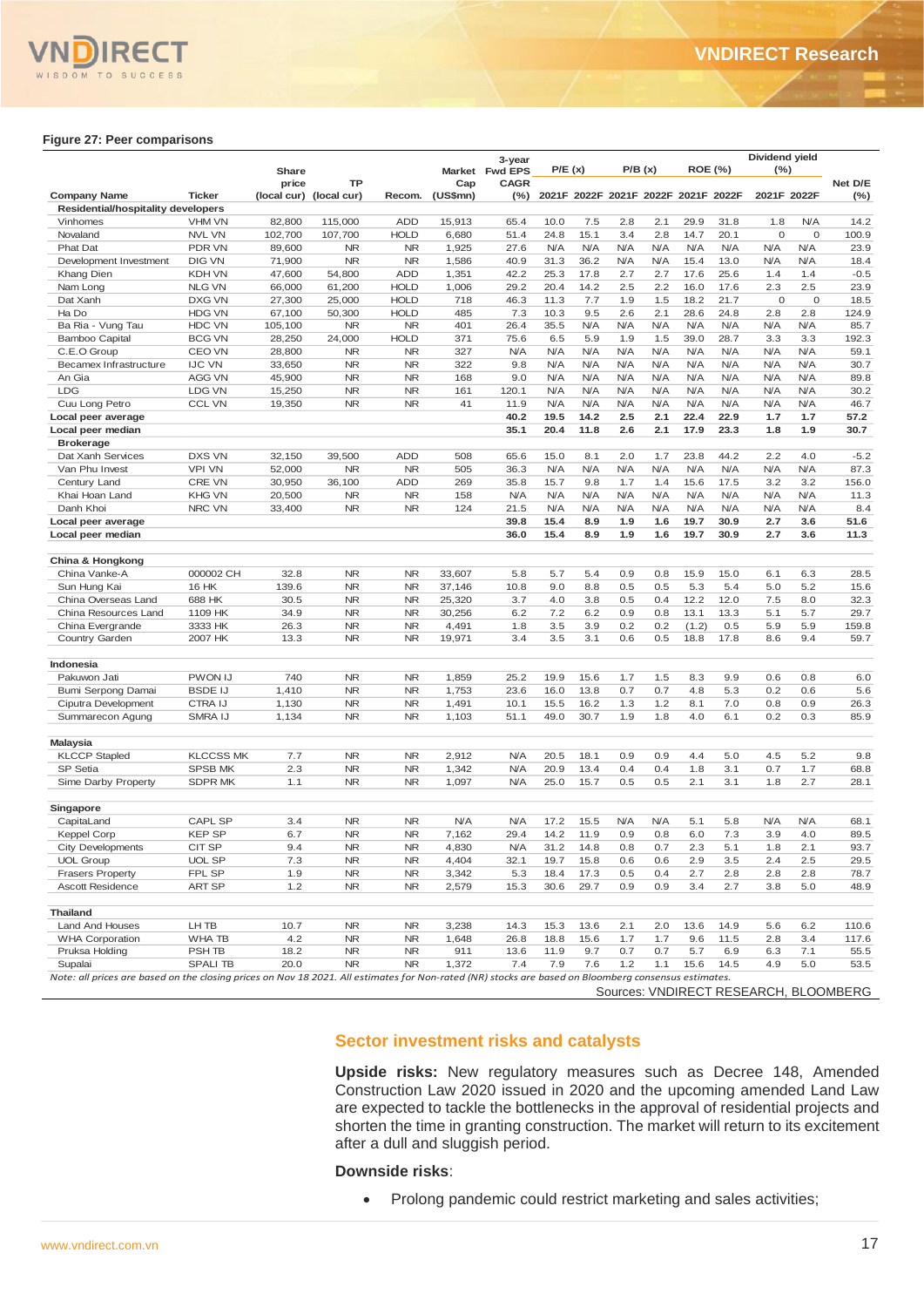

- Housing prices have increased rapidly, especially in decentralized and sub-urban areas, which are raising concern and pricing out of the market for home buyers;
- We see rising construction cost on material prices hike in FY21F, especially steels prices have increased more than c.40-45% yoy. Steel accounts for 12-15% of total construction cost (based on industry estimates), this could drive up housing prices if those remain at current high level in the next two years;
- The individuals earning income from property leases with a price of more than VND8.33m per month are subject to tax even if they do not have full 12 months for lease in a calendar year under the Circular 40/2021/TT-BTC issued on 1 Jun 21, which will take effect from 1 Aug 21. This could impact to the rental housing market when this market is suffering due to COVID-19.

#### **Strong outlook likely to priced in market prices in short term**

Real estate stocks have witnessed an impressive rally since early-4Q21 with property sector index rising 15.3% since early 4Q21, higher than to VN-Index of 10.6%. Before that, most of them were in accumulation and sideways state, together with low interest rates environment, accelerating infrastructure development and a board-based recovery of macro fundamentals in 2022F, we believe the uptrend in real estate stocks is likely to continue until 2022F, especially stocks of businesses with good asset quality as well as large projects to be handed over immediately at end-4Q21 and 2022F, in our view.

However, with the current strong cash inflow, we see the stock price has been pushed up too quickly, especially companies are high exposure to land bank in Hanoi/HCMC's neighbouring provinces such as NLG, HDC, DIG. Property sector is currently traded at 21.85x of trailing P/E and 3.17x of current P/B, which is higher than to VN-Index of 17.46x of trailing P/E and 2.79x of current P/B. So it is likely that in the short term there will be adjustments to balance back, before entering a stable uptrend in long term, in our view.

We believe investors should focus on quality names that possess following traits: 1) huge land bank, especially located in Hanoi/HCMC's neighbouring provinces and suburban areas, which is already completed legal procedures as well as infrastructure to be launched in 4Q21 and 2022F 2) high exposure to the midrange and affordable condo segments as these segments are driven by real enduser demand and 3) sustainable earnings growth and scalable business models.